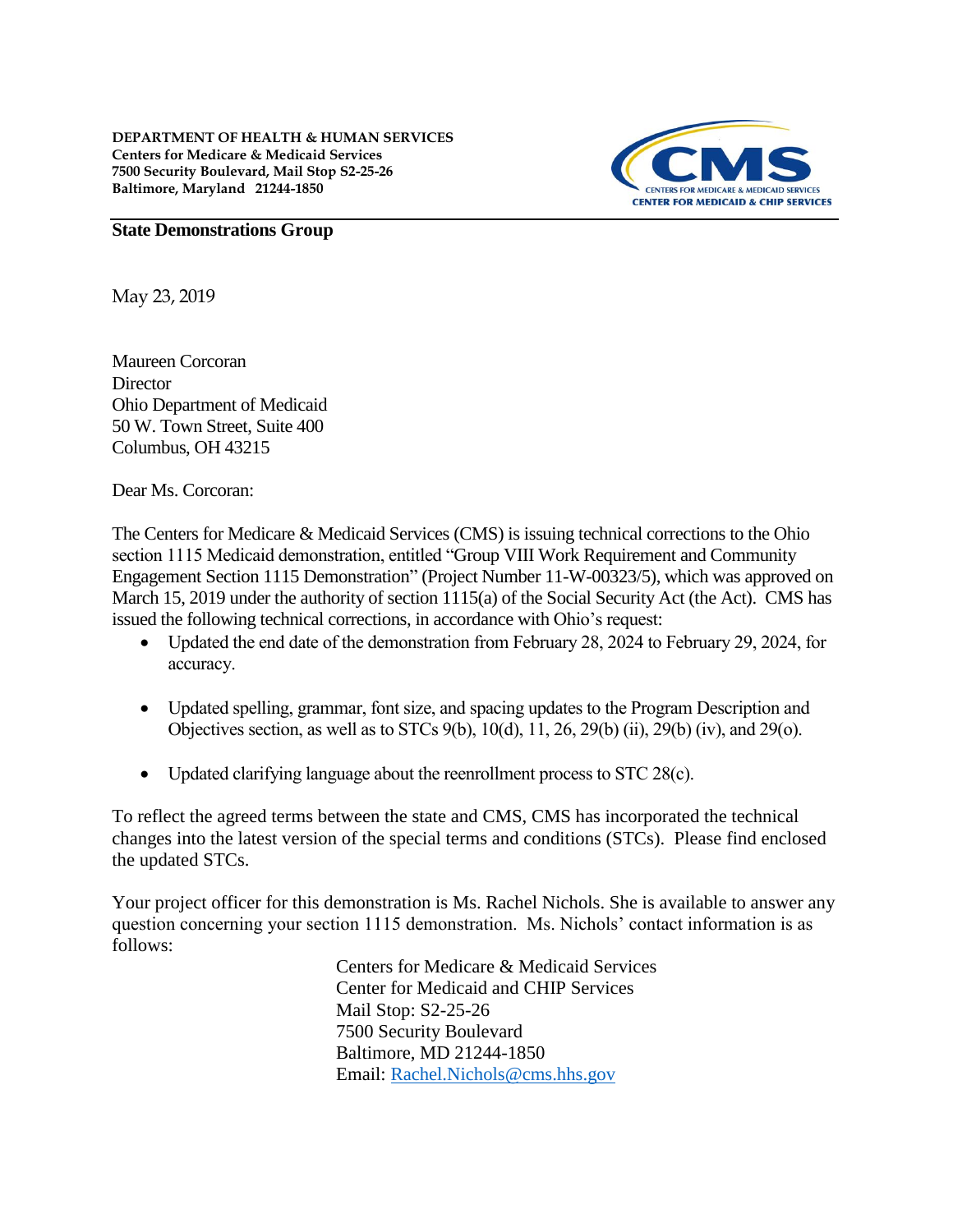Sincerely,

/s/

Andrea J. Casart Director Division of Medicaid Expansion Demonstrations

Enclosure

cc: James Scott, Director, Division of Medicaid Field Operations North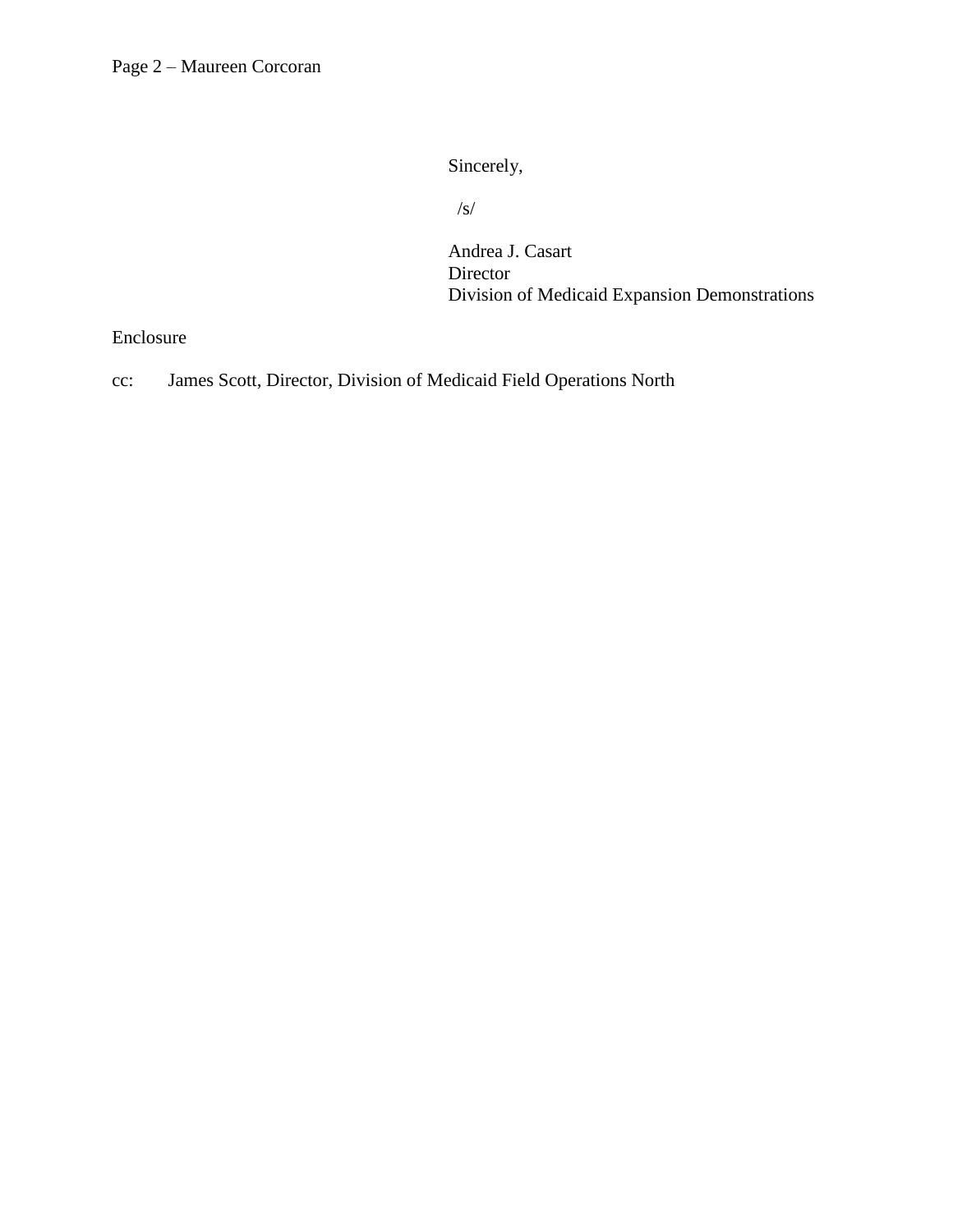### **CENTERS FOR MEDICARE & MEDICAID SERVICES WAIVER LIST**

# **NUMBER: 11-W-00323/5 TITLE: Group VIII Work Requirement and Community Engagement Section 1115 Demonstration**

#### **AWARDEE: Ohio Department of Medicaid**

All requirements of the Medicaid program expressed in law, regulation, and policy statement, not expressly waived shall apply to the demonstration project effective from March 15, 2019 through February 29, 2024. In addition, these waivers may only be implemented consistent with the approved Special Terms and Conditions (STCs).

Under the authority of section  $1115(a)(1)$  of the Social Security Act (the Act), the following waivers of state plan requirements contained in section 1902 of the Act are granted subject to the STCs.

#### **1. Eligibility and Provision of Medical Assistance Section 1902(a)(8) and (a)(10)**

To the extent necessary to enable Ohio to require community engagement as a condition of continued eligibility as set forth in these STCs.

To the extent necessary to enable Ohio to terminate eligibility for, and not make medical assistance available to, beneficiaries subject to the community engagement requirements who fail to comply with those requirements as set forth in these STCs, unless the beneficiary is exempted, or demonstrates good cause, as set forth in these STCs.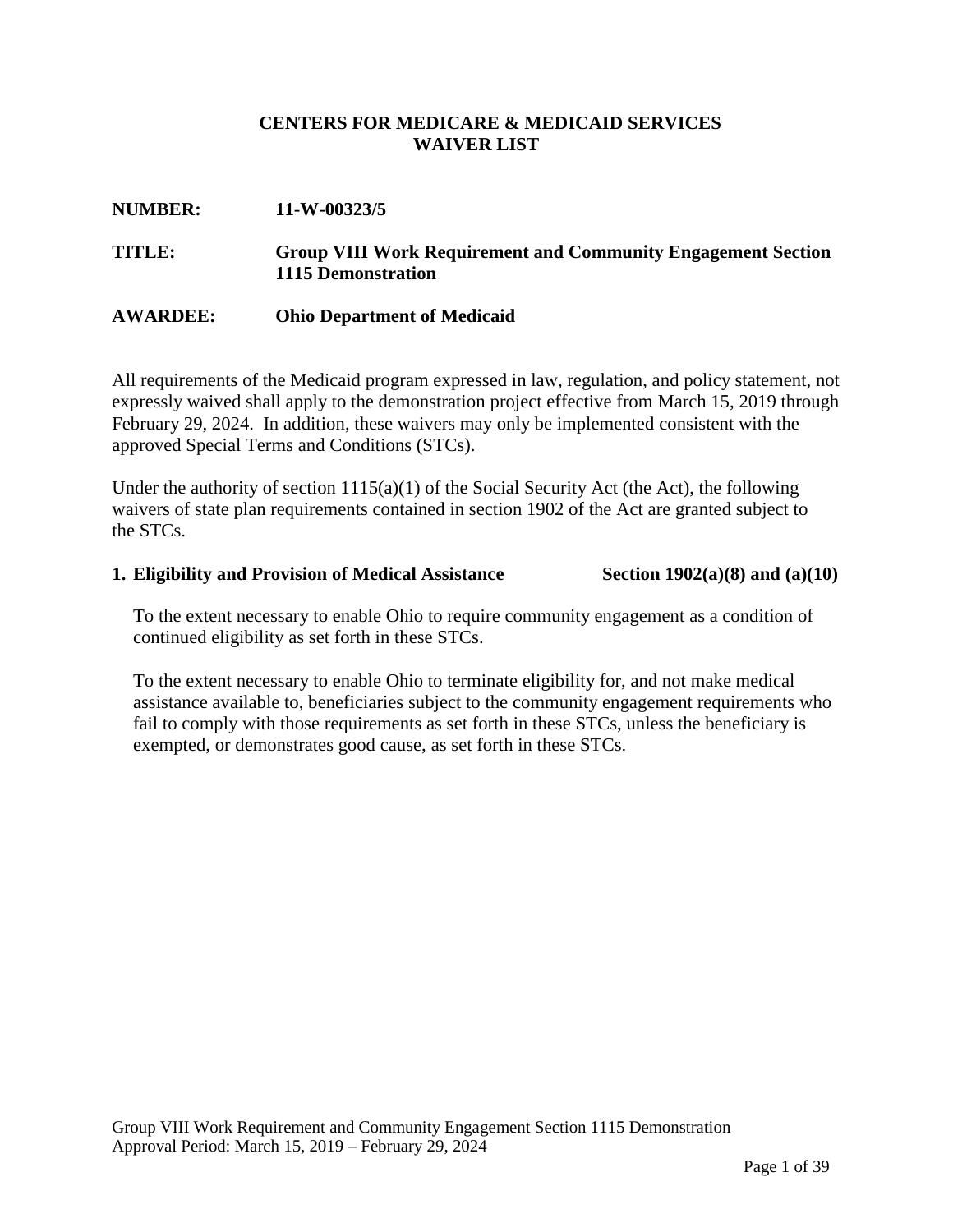#### **CENTERS FOR MEDICARE & MEDICAID SERVICES SPECIAL TERMS AND CONDITIONS**

| <b>NUMBER:</b>  | 11-W-00323/5                                                                                     |  |  |
|-----------------|--------------------------------------------------------------------------------------------------|--|--|
| TITLE:          | <b>Group VIII Work Requirement and Community Engagement Section</b><br><b>1115 Demonstration</b> |  |  |
| <b>AWARDEE:</b> | <b>Ohio Department of Medicaid</b>                                                               |  |  |

#### **I. PREFACE**

The following are the Special Terms and Conditions (STCs) for the Ohio Group VIII Work Requirement and Community Engagement Section 1115 Demonstration (hereinafter "demonstration") to enable the State of Ohio (hereinafter "state") to operate this demonstration. The Centers for Medicare & Medicaid Services (CMS) has granted a waiver of requirements under section 1902(a) of the Social Security Act (Act). These STCs further set forth in detail the nature, character, and extent of federal involvement in the demonstration, the state's implementation of the waiver, and the state's obligations to CMS related to this demonstration. The demonstration will be statewide and is approved from March 15, 2019 through February 29, 2024. The state intends to implement January 1, 2021.

The STCs are effective on the date of the signed approval. The STCs have been arranged into the following subject areas:

- I. Preface
- II. Program Description and Objectives
- III. General Program Requirements
- IV. Eligibility
- V. Benefits
- VI. Premiums & Cost-Sharing
- VII. Delivery System
- VIII. Community Engagement Requirement
	- IX. General Reporting Requirements
	- X. General Financial Requirements
	- XI. Monitoring Budget Neutrality
- XII. Evaluation of the Demonstration

Attachment A: Developing the Evaluation Design Attachment B: Preparing the Evaluation Report Attachment C: Evaluation Design (reserved) Attachment D: Implementation Plan (reserved) Attachment E: Monitoring Protocol (reserved)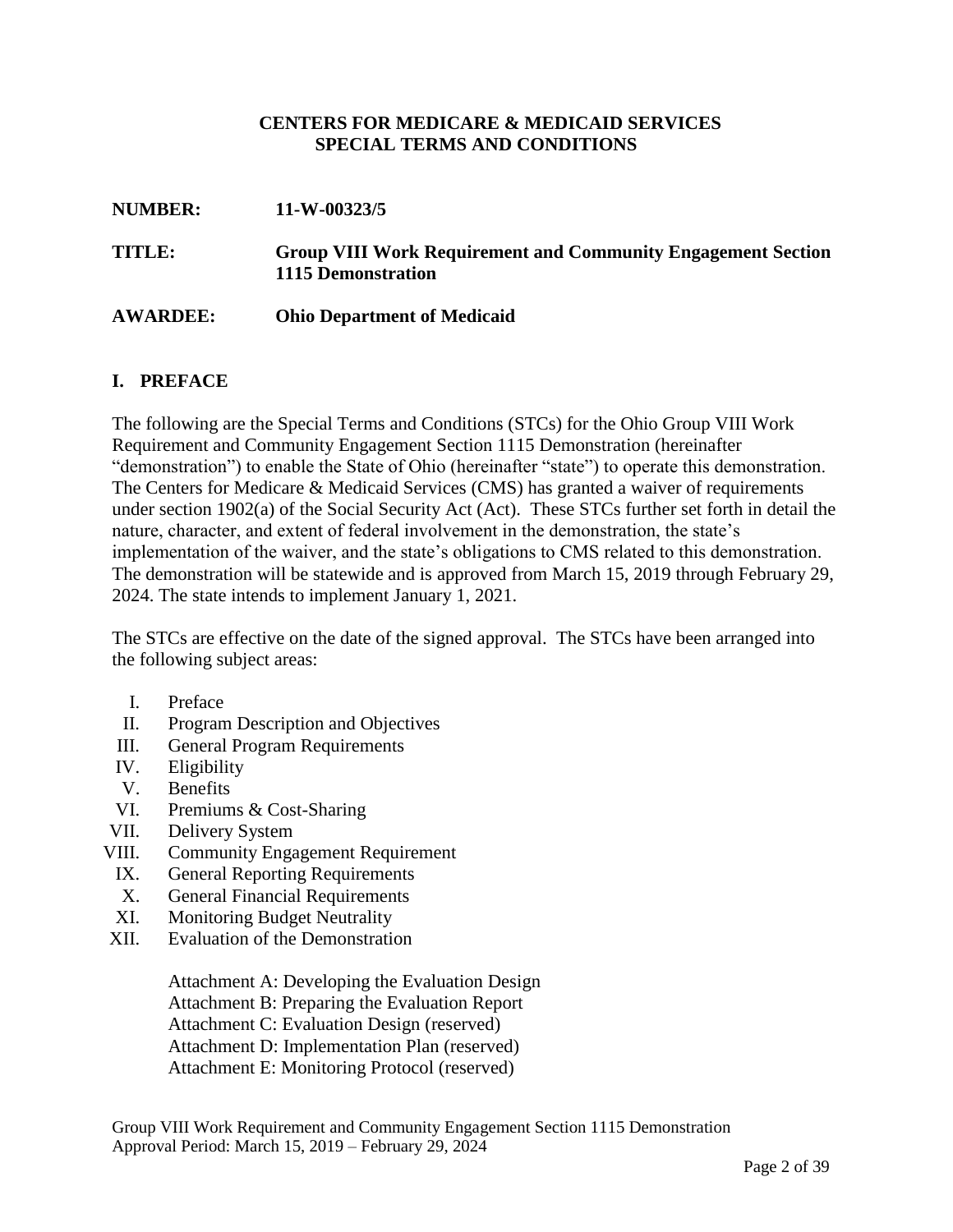## **II. PROGRAM DESCRIPTION AND OBJECTIVES**

To help improve the overall health outcomes in Ohio, and to promote the economic stability and financial independence of beneficiaries who would be subject to the community engagement requirement in this demonstration, the Ohio Department of Medicaid (ODM) submitted the "Group VIII Work Requirement and Community Engagement Section 1115 Demonstration" on April 30, 2018 to implement a statewide community engagement requirement for CMS review and approval.

On March 15, 2019, CMS approved the Group VIII Work Requirement and Community Engagement Section 1115 Demonstration, which the state intends to implement January 1, 2021. The group affected by this demonstration are the beneficiaries referred to in section 1902(a)(10)(A)(i)(VIII) of the Act and 42 CFR 435.119, also referred to as the "New Adult Group."

Ohio is applying the community engagement requirement (described in STCs 21-29) to adult beneficiaries ages 19 through 49 in the Group VIII Work Requirement and Community Engagement Section 1115 Demonstration, with exemptions for various groups, including: beneficiaries who are pregnant or 60 days or less post-partum; beneficiaries 50 years of age or older; beneficiaries at the time of eligibility determination, live in an Ohio county approved by the U.S. Department of Agriculture, Food and Nutrition Service for a waiver of the Able-Bodied Adults Without Dependents time limit; beneficiaries who are exempt for other reasons from Supplemental Nutrition Assistance Program and/or Temporary Assistance for Needy Families work registration or employment training requirements; beneficiaries who are applicants for or recipients of Supplemental Security Income; beneficiaries who have applications pending for or are receiving unemployment compensation; beneficiaries who are Medicaid eligible but incarcerated; beneficiaries who are physically or mentally unfit for employment or other community engagement activities; beneficiaries who participate in the Specialized Recovery Services Program; beneficiaries caring for a disabled/incapacitated household member; parents, caretakers, or beneficiaries residing in the same household with a minor (defined as a child under 19); beneficiaries in school at least half-time; beneficiaries participating in a substance use disorder treatment; or beneficiaries identified as medically frail. Other non-exempt beneficiaries will have the opportunity to avoid the consequences of non-compliance by demonstrating a good cause for failure to meet the requirement.

Group VIII Work Requirement and Community Engagement Section 1115 Demonstration Approval Period: March 15, 2019 – February 29, 2024 To remain eligible for coverage, non-exempt beneficiaries must complete at minimum 20 hours per week (80 hours averaged monthly) of work and/or community engagement activities. Nonexempt beneficiaries may satisfy this requirement through a variety of qualifying activities, including work or employment in exchange for money; self-employment; work in exchange for goods and services ("in kind" work); unpaid work, including formal and informal volunteer, community service, and public service activities; education and training activities, formal and informal job search or job readiness programs (for no more than 30 days per calendar year unless combined with another qualifying activity and less than half the required hours are spent in job search or job readiness programs or job search is the only activity completed); participation in and compliance with Supplemental Nutrition Assistance Program (SNAP) and/or Temporary Assistance for Needy Families (TANF) work registration or employment and training (E&T) requirements; or other qualifying community engagement activities.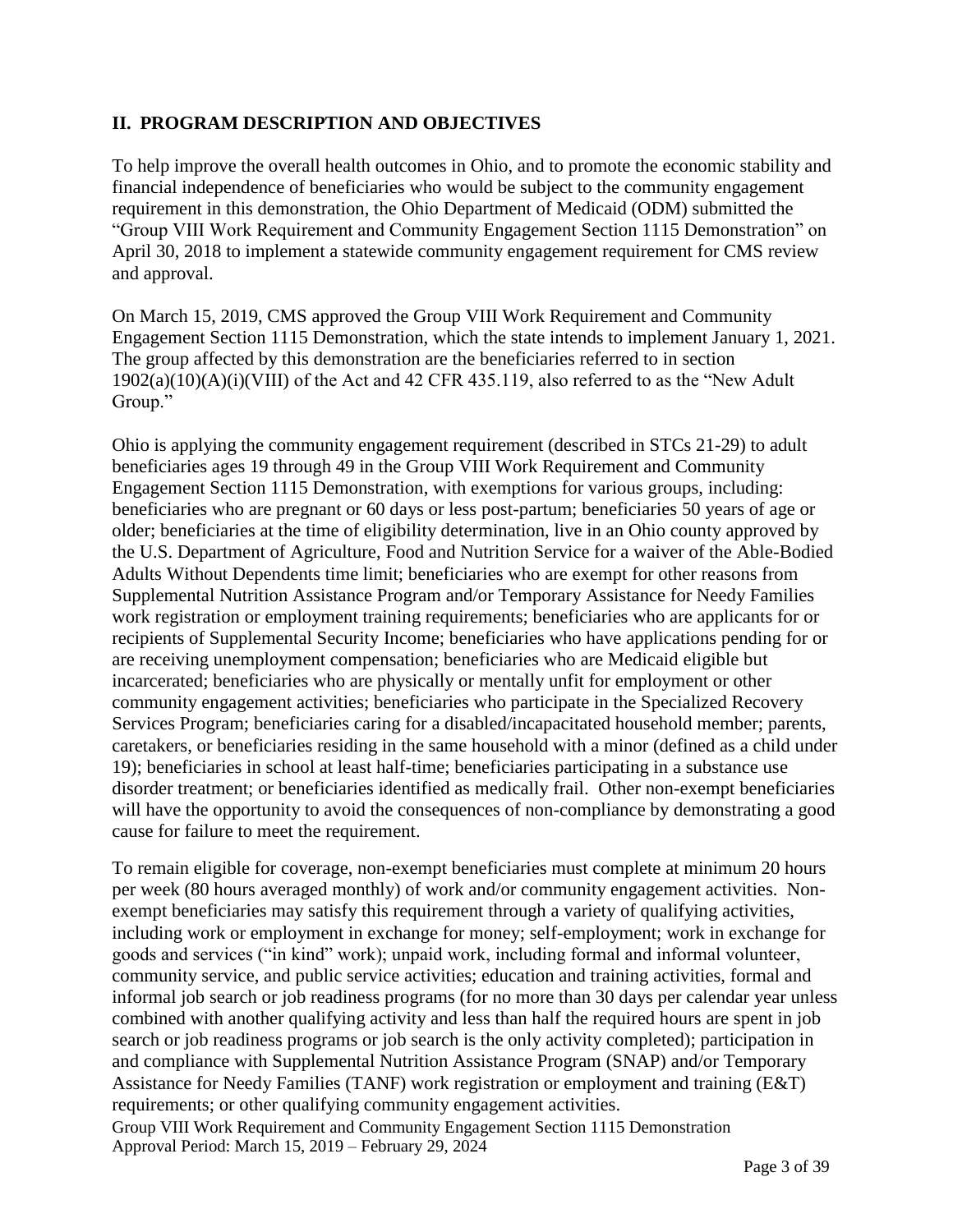Under Ohio's demonstration, after a beneficiary is determined eligible for Medicaid, the state will notify beneficiaries of whether they are required to participate in community engagement activities as a condition of continued eligibility or whether they are exempt. Non-exempt beneficiaries will have 60 days after this notification to report their compliance with the work and community engagement requirement. Beneficiaries will be allowed to report compliance with the work and community engagement requirement consistent with the requirements in 42 CFR 435.907(a) (such as in-person, over the phone, online, or by mail). Once the beneficiary reports one time, no further reporting is required unless the beneficiary experiences a change in circumstance consistent with 42 CFR 435.916(c). If a beneficiary does not report within the 60 days that they are completing a qualifying activity, meet the criteria for an exemption, or experience a good cause circumstance, the beneficiary will be considered non-compliant and be disenrolled from Medicaid. Other than disenrollment, there are no additional penalties for noncompliance and the beneficiary will have the option of applying to re-enroll in Medicaid immediately. Prior non-compliance will not be a factor in any future determination of Medicaid eligibility.

# **III. GENERAL PROGRAM REQUIREMENTS**

- **1. Compliance with Federal Non-Discrimination Laws.** The state must comply with all applicable federal civil rights laws relating to non-discrimination in services and benefits in its programs and activities. These include, but are not limited to, the Americans with Disabilities Act of 1990 (ADA), Title VI of the Civil Rights Act of 1964, section 504 of the Rehabilitation Act of 1973 (Section 504), the Age Discrimination Act of 1975, and Section 1557 of the Affordable Care Act (Section 1557). Such compliance includes providing reasonable modifications to individuals with disabilities under the ADA, Section 504, and Section 1557 with eligibility and documentation requirements, to ensure they understand program rules and notices, in establishing eligibility for an exemption from community engagement requirements on the basis of disability, and to enable them to meet and document the community engagement requirement, as well as meeting other program requirements necessary to obtain and maintain benefits.
- **2. Compliance with Medicaid Law, Regulation, and Policy.** All requirements of the Medicaid program expressed in federal law, regulation, and written policy, not expressly waived in the waiver document (of which these terms and conditions are part), apply to the demonstration.
- **3. Changes in Medicaid Law, Regulation, and Policy.** The state must, within the timeframes specified in federal law, regulation, or policy statement, come into compliance with any changes in federal law, regulation, or policy affecting the Medicaid program that occur during this demonstration approval period, unless the provision being changed is expressly waived. In addition, CMS reserves the right to amend the STCs to reflect such changes and/or changes of an operational nature without requiring the state to submit an amendment to the demonstration under STC 7. CMS will notify the state 30 days in advance of the expected approval date of the amended STCs to allow the state to provide comment.

## **4. Impact on Demonstration of Changes in Federal Law, Regulation, and Policy.**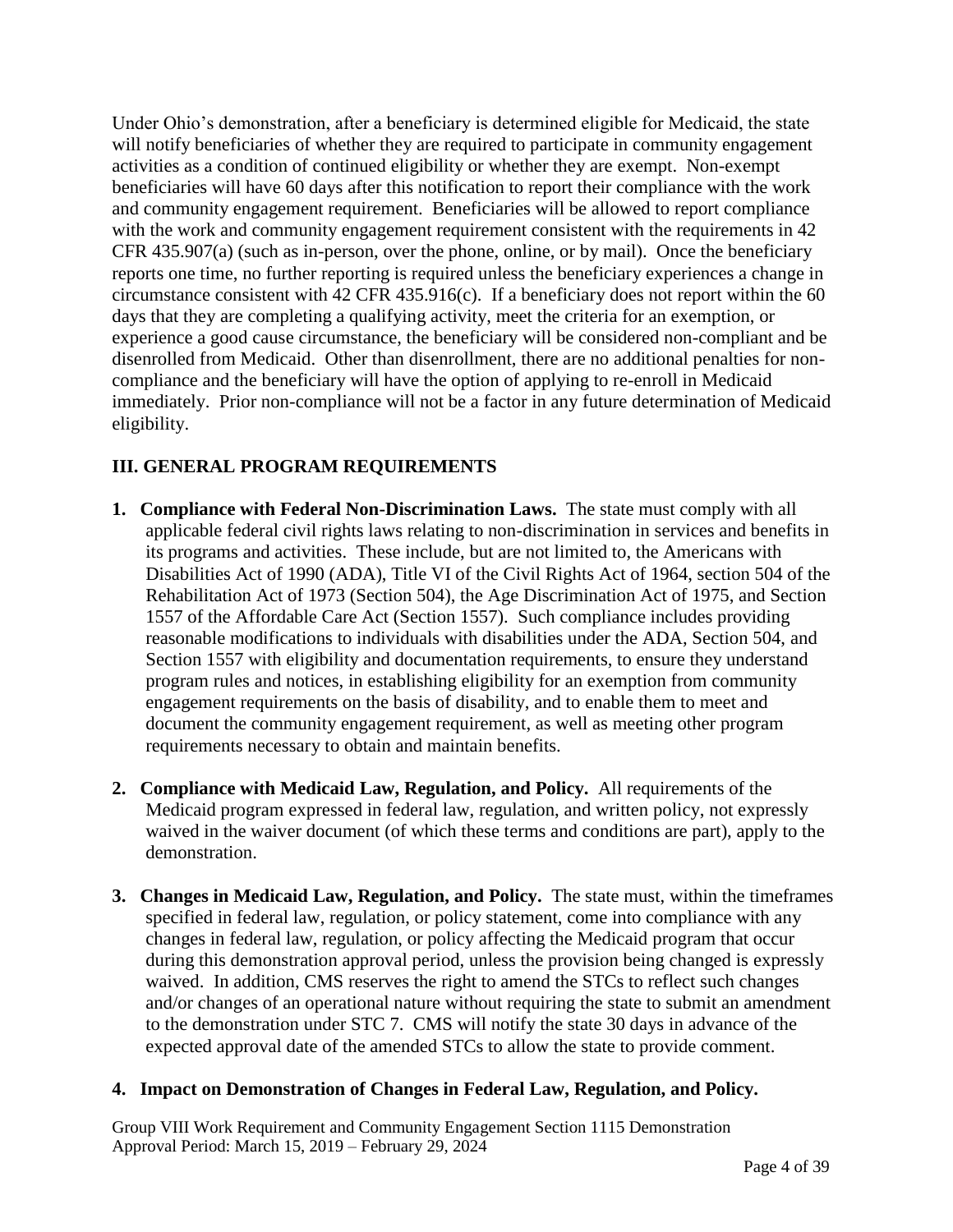- a. To the extent that a change in federal law, regulation, or policy requires either a reduction or an increase in federal financial participation (FFP) for expenditures made under this demonstration, the state must adopt, subject to CMS approval, a modified budget neutrality agreement to comply with such change. Further, the state may seek an amendment to the demonstration (as per STC 7 of this section) as a result of the change in FFP.
- b. If mandated changes in the federal law require state legislation, unless otherwise prescribed by the terms of the federal law, the changes must take effect on the day such state legislation becomes effective, or on the last day such legislation was required to be in effect under the law, whichever is sooner.
- **5. State Plan Amendments.** The state will not be required to submit title XIX state plan amendments (SPAs) for changes affecting any populations made eligible solely through the demonstration.If a population eligible through the Medicaid state plan is affected by a change to the demonstration, a conforming amendment to the appropriate state plan may be required, except as otherwise noted in these STCs. In all such instances, the Medicaid state plan governs.
- **6. Changes Subject to the Amendment Process.** If not otherwise specified in these STCs, changes related to eligibility, enrollment, benefits, beneficiary rights, delivery systems, cost sharing, sources of non-federal share of funding, budget neutrality, and other comparable program elements must be submitted to CMS as amendments to the demonstration. All amendment requests are subject to approval at the discretion of the Secretary in accordance with section 1115 of the Act. The state must not implement changes to these elements without prior approval by CMS either through an approved amendment to the Medicaid state plan or amendment to the demonstration. Amendments to the demonstration are not retroactive and no FFP of any kind, whether for administrative or service-based expenditures, will be available under changes to the demonstration that have not been approved through the amendment process set forth in STC 7, except as provided in STC 3.
- **7. Amendment Process.** Requests to amend the demonstration must be submitted to CMS for approval no later than 120 days prior to the planned date of implementation of the change and may not be implemented until approved. CMS reserves the right to deny or delay approval of a demonstration amendment based on non-compliance with these STCs, including but not limited to failure by the state to submit required elements of a complete amendment request as found in this STC, and failure by the state to submit reports required in the approved STCs and other deliverables in a timely fashion according to the deadlines specified herein. Amendment requests must include, but are not limited to, the following:
	- a. A detailed description of the amendment including impact on beneficiaries, with sufficient supporting documentation;
	- b. A data analysis worksheet which identifies the specific "with waiver" impact of the proposed amendment on the current budget neutrality agreement. Such analysis shall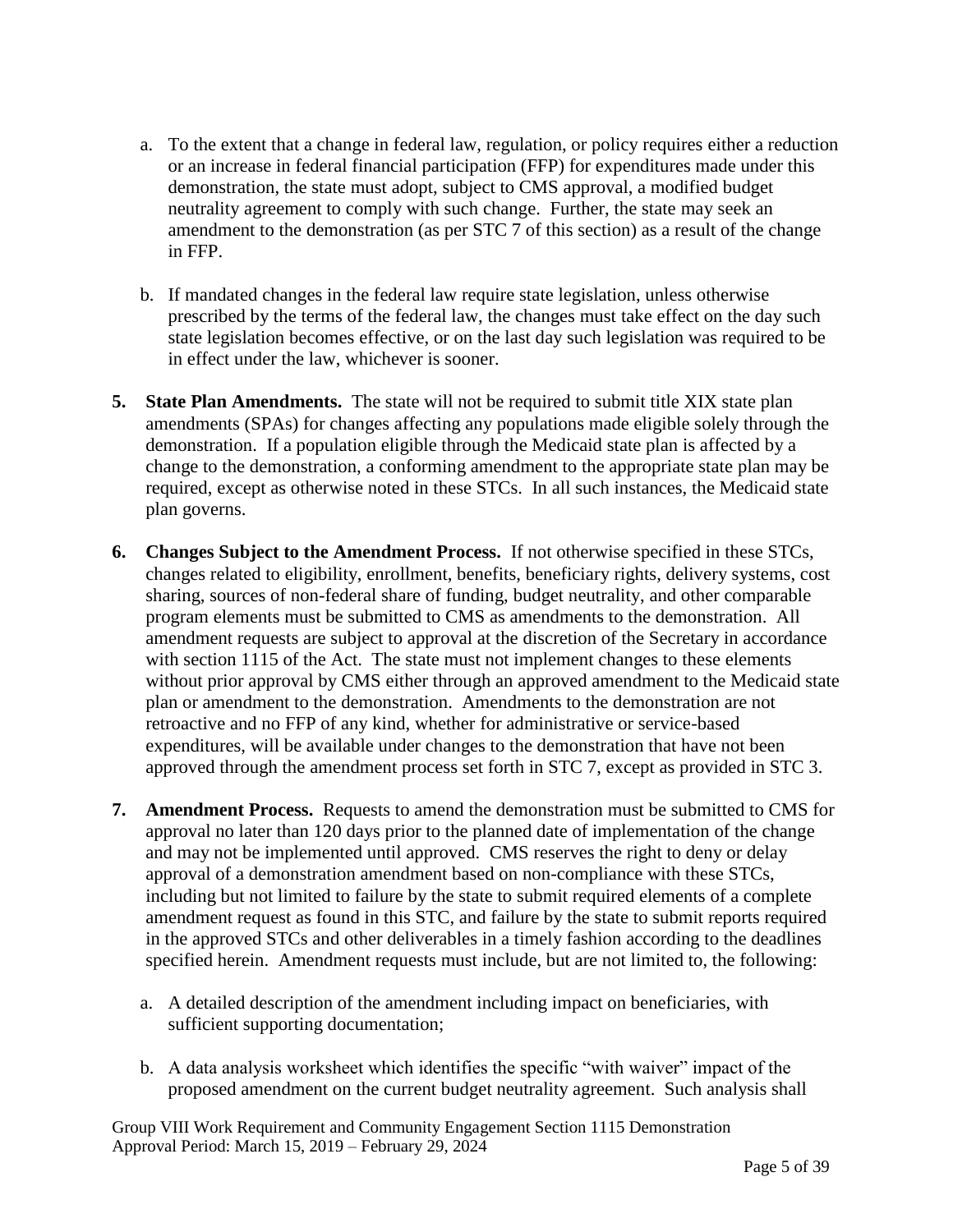include total computable "with waiver" and "without waiver" status on both a summary and detailed level through the current approval period using the most recent actual expenditures, as well as summary and detailed projections of the change in the "with waiver" expenditure total as a result of the proposed amendment, which isolates (by Eligibility Group) the impact of the amendment;

- c. An explanation of the public process used by the state consistent with the requirements of STC 13; and
- d. If applicable, a description of how the evaluation design will be modified to incorporate the amendment provisions.
- **8. Extension of the Demonstration.** States that intend to request a demonstration extension under sections 1115(e) or 1115(f) of the Act must submit extension applications in accordance with the timelines contained in statute. Otherwise, no later than twelve months prior to the expiration date of the demonstration, the Governor or Chief Executive Officer of the state must submit to CMS either a demonstration extension request that meets federal requirements at 42 Code of Federal Regulations (CFR) 431.412(c) or a transition and phaseout plan consistent with the requirements of STC 9.
- **9. Demonstration Phase Out.** The state may only suspend or terminate this demonstration in whole, or in part, consistent with the following requirements.
	- a. Notification of Suspension or Termination:The state must promptly notify CMS in writing of the reason(s) for the suspension or termination, together with the effective date and a transition and phase-out plan. The state must submit a notification letter and a draft transition and phase-out plan to CMS no less than six months before the effective date of the demonstration's suspension or termination. Prior to submitting the draft transition and phase-out plan to CMS, the state must publish on its website the draft transition and phase-out plan for a 30-day public comment period. In addition, the state must conduct tribal consultation in accordance with STC 13, if applicable. Once the 30-day public comment period has ended, the state must provide a summary of the issues raised by the public during the comment period and how the state considered the comments received when developing the revised transition and phase-out plan.
	- b. Transition and Phase-out Plan Requirements: The state must include, at a minimum, in its transition and phase-out plan the process by which it will notify affected beneficiaries, the content of said notices (including information regarding the beneficiary's appeal rights), the process by which the state will conduct administrative reviews of Medicaid eligibility prior to the termination of the demonstration for the affected beneficiaries, and ensure ongoing coverage for eligible beneficiaries, as well as any community outreach activities the state will undertake to notify affected beneficiaries, including community resources that are available.
	- c. Transition and Phase-Out Plan Approval: The state must obtain CMS approval of the transition and phase-out plan prior to the implementation of transition and phase-out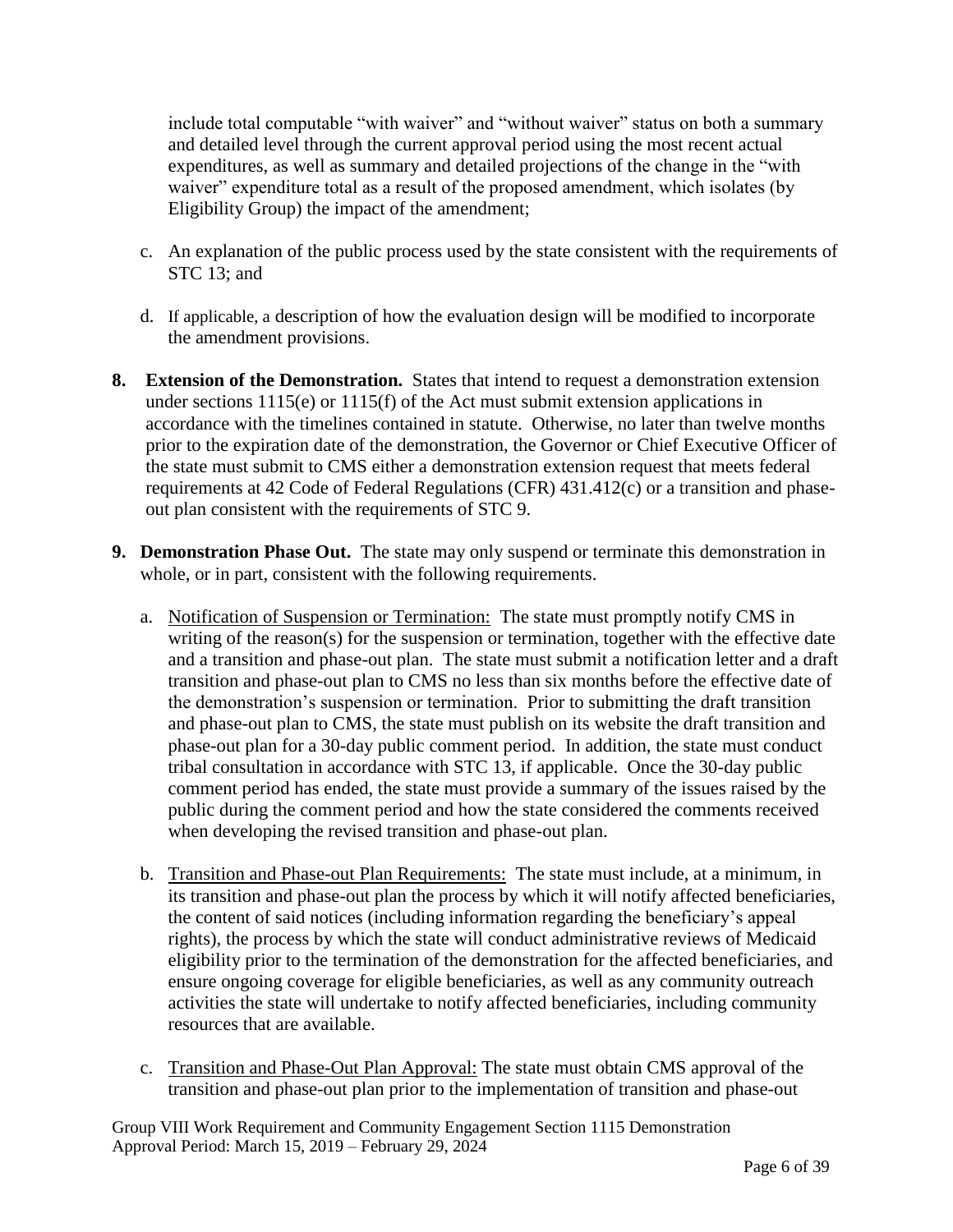activities. Implementation of transition and phase-out activities must begin no sooner than 14 days after CMS approval of the transition and phase-out plan.

- d. Transition and Phase-out Procedures: The state must comply with all applicable notice requirements found in 42 CFR, part 431 subpart E, including sections 431.206, 431.210, 431.211, and 431.213. In addition, the state must assure all applicable appeal and hearing rights are afforded to demonstration beneficiaries as outlined in 42 CFR, part 431 subpart E, including sections 431.220 and 431.221. If a beneficiary in the demonstration requests a hearing before the date of action, the state must maintain benefits as required in 42 CFR 431.230. In addition, the state must conduct administrative renewals for all affected beneficiaries in order to determine if they qualify for Medicaid eligibility under a different eligibility category prior to termination as discussed in October 1, 2010, State Health Official Letter #10-008 and as required under 42 CFR 435.916(f)(1). For individuals determined ineligible for Medicaid, the state must determine potential eligibility for other insurance affordability programs and comply with the procedures set forth in 42 CFR 435.1200(e).
- e. Exemption from Public Notice Procedures, 42 CFR 431.416(g): CMS may expedite the federal and state public notice requirements under circumstances described in 42 CFR 431.416(g).
- f. Enrollment Limitation during Demonstration Phase-Out: If the state elects to suspend, terminate, or not extend this demonstration, during the last six months of the demonstration, enrollment of new individuals into the demonstration must be suspended. The limitation of enrollment into the demonstration does not impact the state's obligation to determine Medicaid eligibility in accordance with the approved Medicaid state plan.
- g. Federal Financial Participation (FFP): FFP will be limited to normal closeout costs associated with termination or expiration of the demonstration including services, continued benefits as a result of beneficiaries' appeals, and administrative costs of disenrolling beneficiaries.
- **10. Expiring Demonstration Authority.** For demonstration authority that expires prior to the demonstration's expiration date, the state must submit a demonstration authority expiration plan to CMS no later than six months prior to the applicable demonstration authority's expiration date, consistent with the following requirements:
	- a. Expiration Requirements. The state must include, at a minimum, in its demonstration authority expiration plan, the process by which it will notify affected beneficiaries, the content of said notices (including information on the beneficiary's appeal rights), the process by which the state will conduct administrative reviews of Medicaid eligibility prior to termination of the demonstration authority for the affected beneficiaries, and ensure ongoing coverage for eligible beneficiaries, as well as any community outreach activities.
	- b. Expiration Procedures. The state must comply with all applicable notice requirements found in 42 CFR, part 431 subpart E, including sections 431.206, 431.210, 431.211, and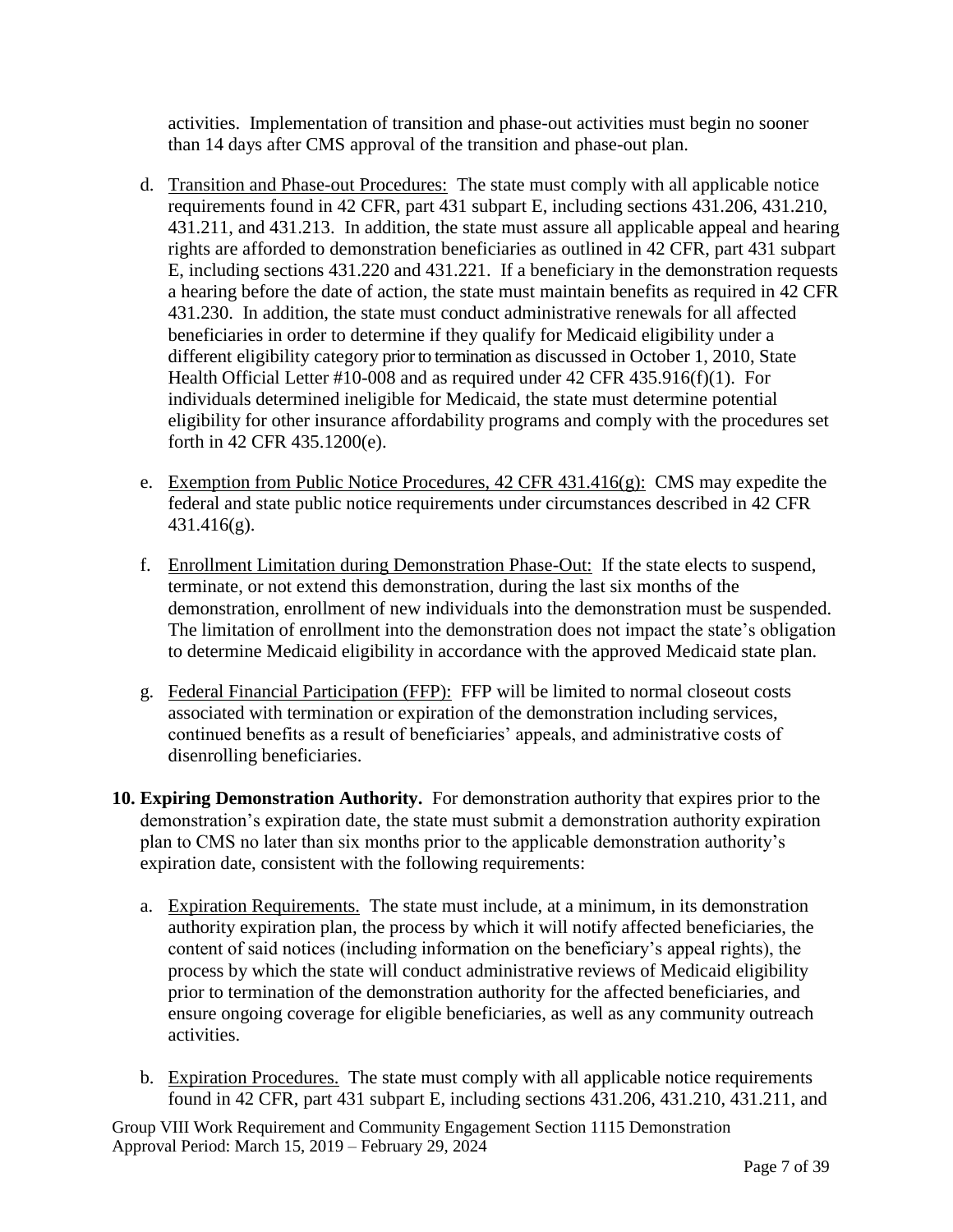431.213. In addition, the state must assure all applicable appeal and hearing rights are afforded to beneficiaries in the demonstration as outlined in 42 CFR, part 431 subpart E, including sections 431.220 and 431.221. If a beneficiary in the demonstration requests a hearing before the date of action, the state must maintain benefits as required in 42 CFR 431.230. In addition, the state must conduct administrative renewals for all affected beneficiaries in order to determine if they qualify for Medicaid eligibility under a different eligibility category prior to termination as discussed in October 1, 2010, State Health Official Letter #10-008 and as required under 42 CFR 435.916(f)(1). For individuals determined ineligible for Medicaid, the state must determine potential eligibility for other insurance affordability programs and comply with the procedures set forth in 42 CFR 435.1200(e).

- c. Federal Public Notice. CMS will conduct a 30-day federal public comment period consistent with the process outlined in 42 CFR 431.416 in order to solicit public input on the state's demonstration authority expiration plan. CMS will consider comments received during the 30-day period during its review of the state's demonstration authority expiration plan. The state must obtain CMS approval of the demonstration authority expiration plan prior to the implementation of the expiration activities. Implementation of expiration activities must be no sooner than fourteen (14) calendar days after CMS approval of the demonstration authority expiration plan.
- d. Federal Financial Participation (FFP). FFP will be limited to normal closeout costs associated with the expiration of the demonstration authority including services, continued benefits as a result of beneficiaries' appeals, and administrative costs of disenrolling beneficiaries.
- **11. Withdrawal of Waiver or Expenditure Authority.** CMS reserves the right to withdraw waivers and/or expenditure authorities at any time it determines that continuing the waivers or expenditure authorities would no longer be in the public interest or promote the objectives of title XIX or title XXI. CMS must promptly notify the state in writing of the determination and the reasons for the withdrawal, together with the effective date, and afford the state an opportunity to request a hearing to challenge CMS' determination prior to the effective date. If a waiver or expenditure authority is withdrawn, FFP is limited to normal closeout costs associated with terminating the waiver or expenditure authority, including services, continued benefits as a result of beneficiaries' appeals, and administrative costs of disenrolling beneficiaries.
- **12. Adequacy of Infrastructure.** The state must ensure the availability of adequate resources for implementation and monitoring of the demonstration, including education, outreach, and enrollment; maintaining eligibility systems; compliance with cost sharing requirements; and reporting on financial and other demonstration components.
- **13. Public Notice, Tribal Consultation, and Consultation with Interested Parties.** The state must comply with the state notice procedures as required in 42 CFR 431.408 prior to submitting an application to extend the demonstration. For applications to amend the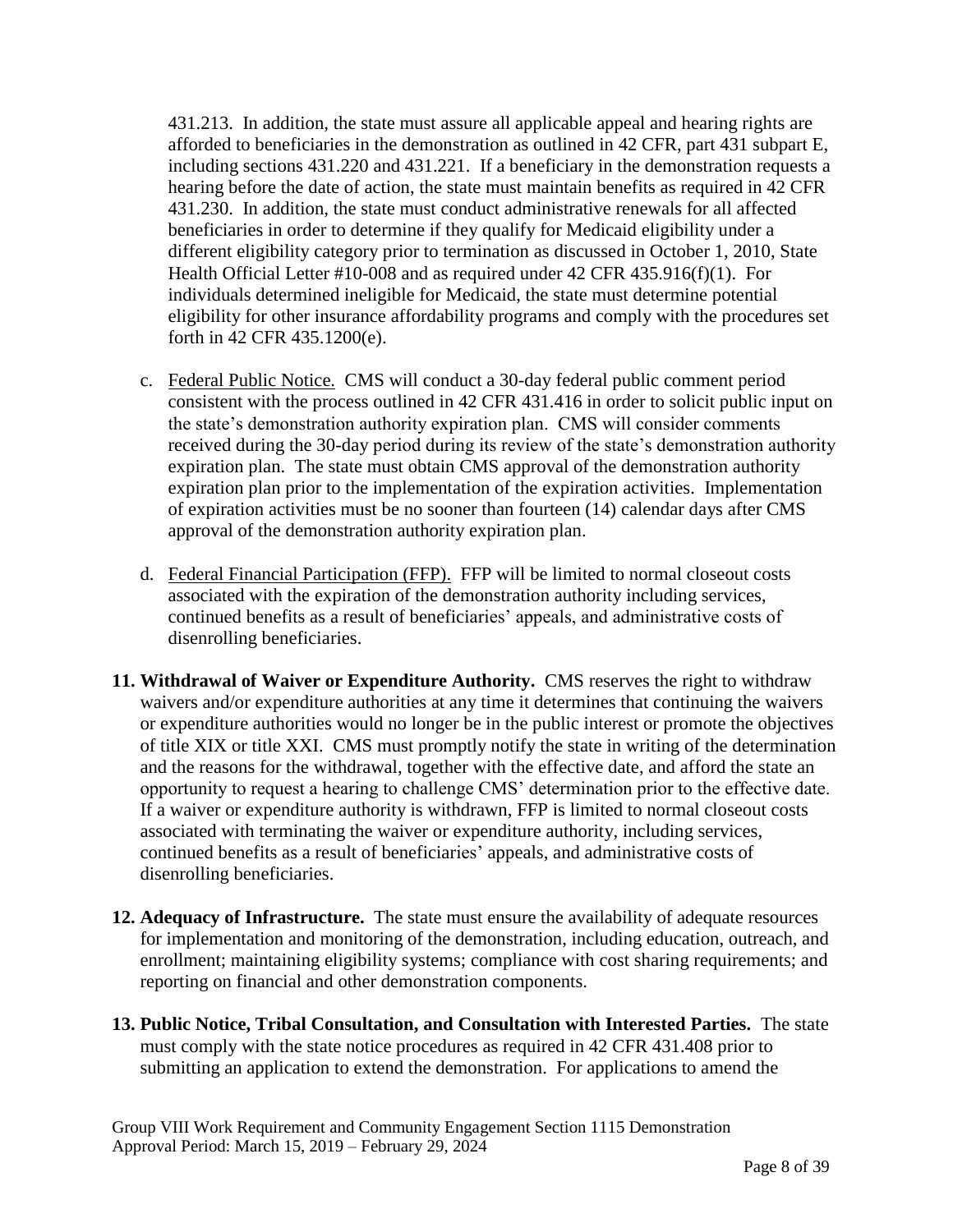demonstration, the state must comply with the state notice procedures set forth in 59 Fed. Reg. 49249 (September 27, 1994) prior to submitting such a request.

The state must also comply with tribal and Indian Health Program/Urban Indian Health Organization consultation requirements at section 1902(a)(73) of the Act, 42 CFR 431.408(b), State Medicaid Director Letter #01-024, or as contained in the state's approved Medicaid State Plan, when any program changes to the demonstration, either through amendment as set out in STC 7 or extension, are proposed by the state.

The state must also comply with the Public Notice Procedures set forth in 42 CFR 447.205 for changes in statewide methods and standards for setting payment rates.

- **14. Federal Financial Participation (FFP).** No federal matching for state expenditures under this demonstration, including for administrative and medical assistance expenditures, will be available until the effective date identified in the demonstration approval letter, or if later, as expressly stated within these STCs.
- **15. Common Rule Exemption.** The state shall ensure that the only involvement of human subjects in research activities that may be authorized and/or required by this demonstration is for projects which are conducted by or subject to the approval of CMS, and that are designed to study, evaluate, or otherwise examine the Medicaid program – including procedures for obtaining Medicaid benefits or services, possible changes in or alternatives to Medicaid programs and procedures, or possible changes in methods or levels of payment for Medicaid benefits or services. The Secretary has determined that this demonstration as represented in these approved STCs meets the requirements for exemption from the human subject research provisions of the Common Rule set forth in 45 CFR 46.101(b)(5).

# **IV.ELIGIBILITY**

**16. Populations Affected by the Demonstration.** This demonstration affects adults aged 19 through 64 eligible under the state plan consistent with section  $1902(a)(10)(A)(i)(VIII)$  of the Act and 42 CFR 435.119. Eligibility and coverage for these individuals are subject to all applicable Medicaid laws and regulations in accordance with the Medicaid state plan except to the extent expressly waived in this demonstration and consistent with these STCs.

| <b>Table 1. Medicaid Eligibility Groups Affected by Demonstration</b> |                         |  |  |  |  |
|-----------------------------------------------------------------------|-------------------------|--|--|--|--|
| <b>Eligibility Group</b>                                              | <b>Citations</b>        |  |  |  |  |
| New adult group                                                       | 1902(a)(10)(A)(i)(VIII) |  |  |  |  |
|                                                                       | 42 CFR 435.119          |  |  |  |  |

# **V. BENEFITS**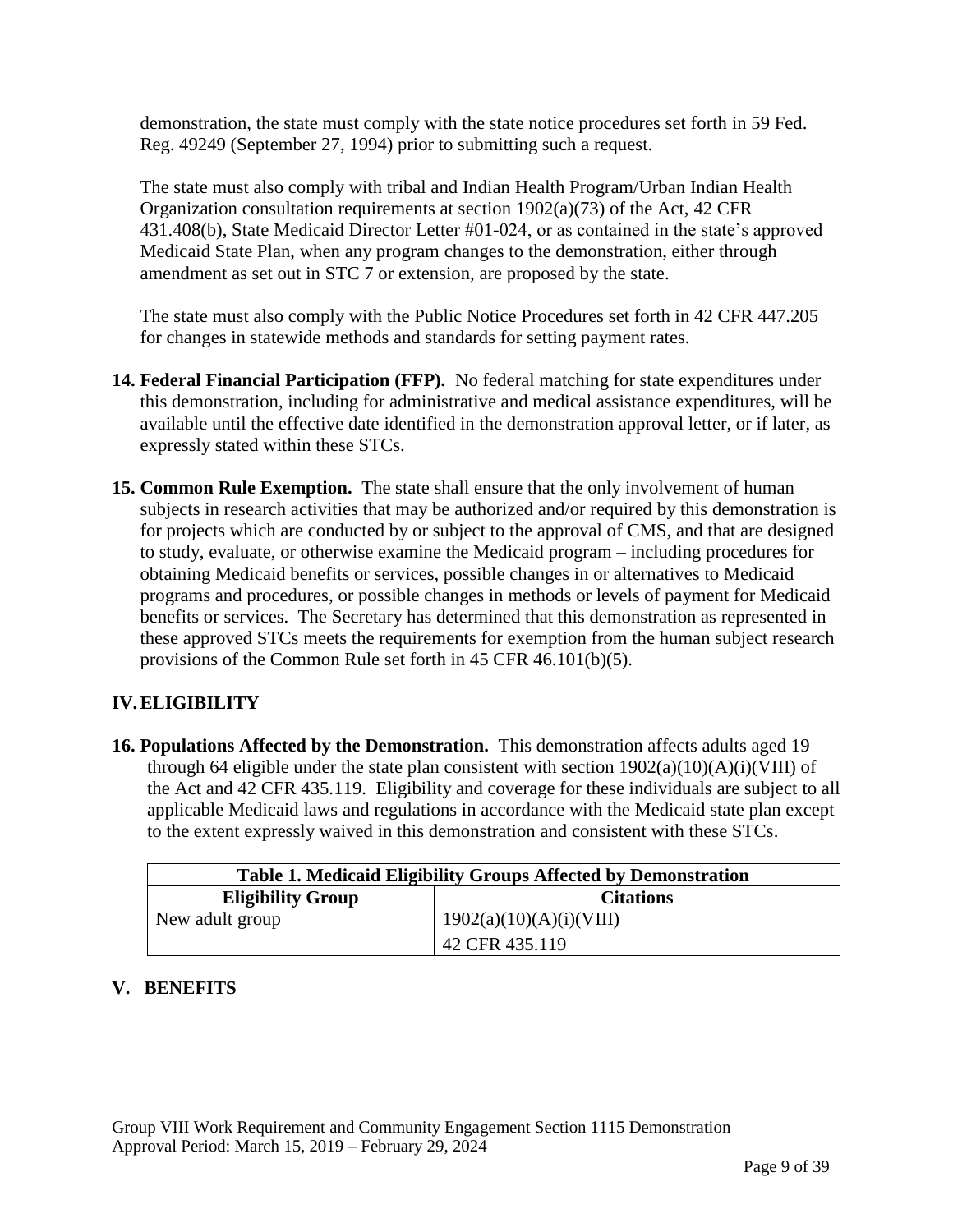- **17. Benefits for Participants in the Demonstration.** Beneficiaries who are eligible for the demonstration will receive the same benefits as set forth in section  $1905(y)(2)(B)$  of the Act and in 42 CFR 433.204(a)(2) and described in the Medicaid State Plan.
- **18. Early and Periodic Screening, Diagnosis, and Treatment (EPSDT).** The state must comply with all requirements regarding EPSDT services established by federal law and regulation.

## **VI. PREMIUMS & COST SHARING**

**19. Premiums and Cost Sharing for Participants in the Demonstration.** Cost sharing for beneficiaries in this demonstration must be in compliance with federal requirements that are set forth in statute, regulation and policies, including exemptions from cost sharing set forth in 42 CFR 447.56(a).

#### **VII. DELIVERY SYSTEM**

**20. Delivery System.** Demonstration beneficiaries will receive services through the same managed care and fee-for-service arrangements as currently authorized in the state.

#### **VIII. COMMUNITY ENGAGEMENT REQUIREMENT**

- **21. Overview.** The state will implement a community engagement requirement as set forth in STCs 22-29, as a condition of continued eligibility for beneficiaries in the demonstration who are not exempt and who do not demonstrate good cause. The state will provide outreach and education to stakeholders regarding the community engagement requirement, including but not limited to updating the state's website and training employees.
- **22. Exempt Populations.** The following beneficiaries are exempt from the community engagement requirement:
	- a. Pregnant women and women during the 60-day postpartum period beginning on the last day of the pregnancy;
	- b. Beneficiaries 50 years of age or older;
	- c. Beneficiaries who, at the time of eligibility determination, reside in an Ohio county approved by the U.S. Department of Agriculture, Food and Nutrition Service (FNS) for a waiver of the Able-Bodied Adults without Dependents (ABAWD) time limit;
	- d. Beneficiaries who are exempt for other reasons from Supplemental Nutrition Assistance Program (SNAP) and/or Temporary Assistance for Needy Families (TANF) work registration or employment and training (E&T) requirements;
	- e. Beneficiaries who are applicants for or recipients of Supplemental Security Income (SSI);
	- f. Beneficiaries who have applications pending for, or are receiving, unemployment compensation;
	- g. Beneficiaries who are Medicaid eligible but incarcerated;
	- h. Beneficiaries who are physically or mentally unfit for employment or other community engagement activities;
- Group VIII Work Requirement and Community Engagement Section 1115 Demonstration Approval Period: March 15, 2019 – February 29, 2024 i. Beneficiaries who participate in the Specialized Recovery Services Program;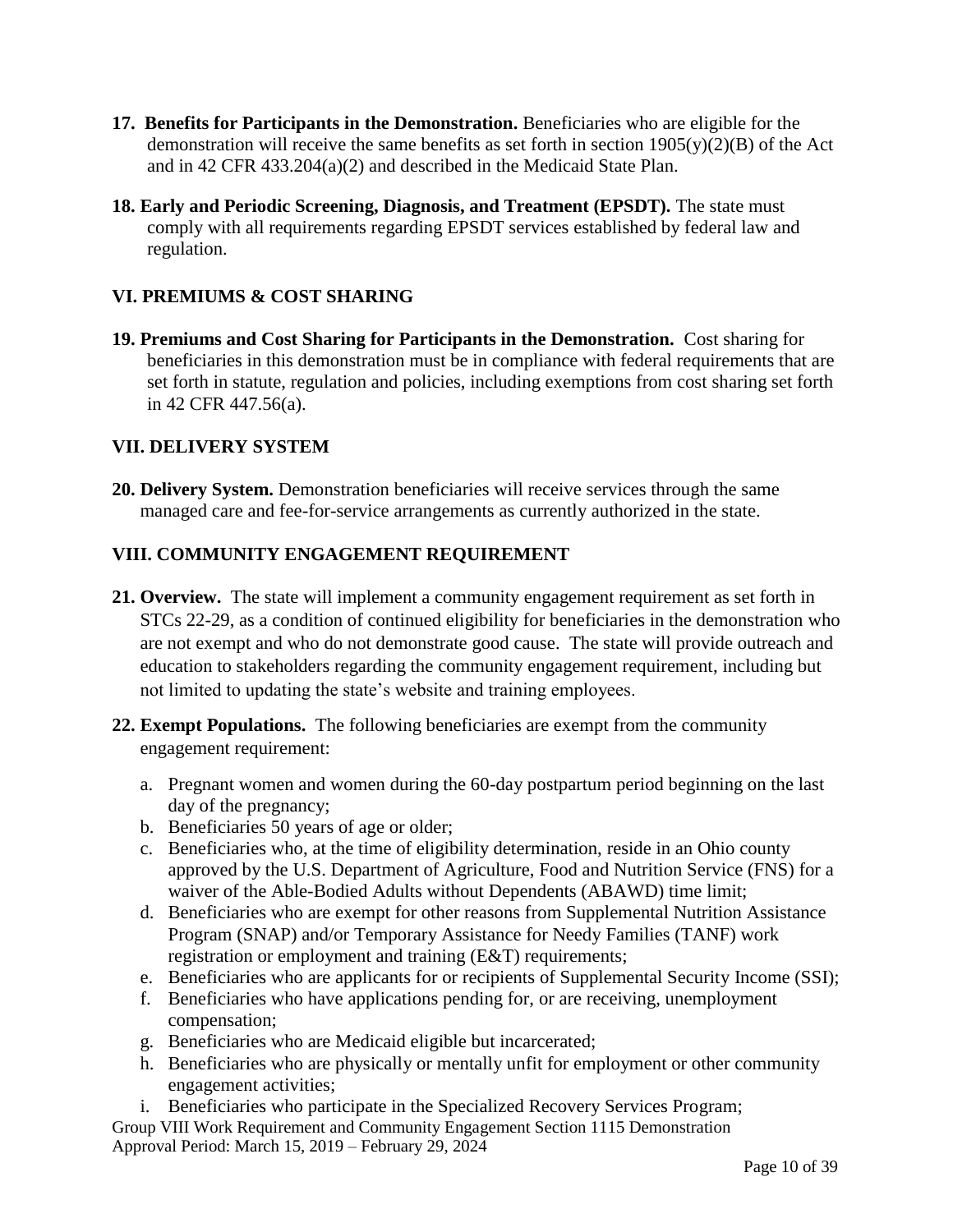- j. Beneficiaries caring for a disabled/incapacitated household member;
- k. Parents, caretakers, or beneficiaries residing in the same household with a minor child (defined as a child under age 19);
- l. Beneficiaries in school at least half-time including GED programs (as defined by the state in its Community Engagement Implementation Plan, see STC 33);
- m. Beneficiaries participating in a substance use disorder treatment; or
- n. Beneficiaries identified as medically frail (as defined by the state in its Community Engagement Implementation Plan, see STC 33).
- **23. Qualifying Activities.** Non-exempt beneficiaries may satisfy their community engagement requirement through participation in one or more of the following activities, including but not limited to:
	- a. Work or employment in exchange for money;
	- b. Self-employment;
	- c. Work in exchange for goods and services ("in kind" work);
	- d. Unpaid work, which includes unpaid formal and informal volunteer, community service and public service activities;
	- e. Education and training activities;
	- f. Formal (facilitated) and informal (independent) job search or job readiness programs (for no more than 30 days in a year unless combined with another qualifying activity and less than half the required hours are spent in job search or job readiness programs or job search is the only activity completed); or
	- g. Participation in and compliance with Supplemental Nutrition Assistance Program (SNAP) and/or Temporary Assistance for Needy Families (TANF) work registration or employment and training (E&T) requirements.
- **24. Hour Requirement.** Beneficiaries who do not meet exemption criteria described in STC 22 or who do not need a reasonable modification related to this hour requirement described in STC 25 must participate in one of the qualifying activities, or a combination of the qualifying activities listed in STC 23 for a minimum of 20 hours per week (80 hours averaged monthly) to meet the community engagement requirement. Beneficiaries who engage in extra hours of qualifying activities above what is required in a week can apply the extra hours to other weeks within that same month, but cannot apply those extra hours to any other month.
- **25. Reasonable Modifications**. The state must provide reasonable modifications related to meeting community engagement requirements for beneficiaries with disabilities as defined under the ADA, Section 504, or Section 1557, when necessary, to enable them to have an equal opportunity to participate in, and benefit from, the program. The state must also provide reasonable modifications for program protections and procedures, including but not limited to: assistance with demonstrating good cause; appealing suspensions; documenting qualifying activities and other documentation requirements; understanding notices and program rules; navigating ADA compliant web sites as required by 42 CFR 435.1200(f); and other types of reasonable modifications.

Group VIII Work Requirement and Community Engagement Section 1115 Demonstration Approval Period: March 15, 2019 – February 29, 2024 Reasonable modifications must include exemptions from participation where a beneficiary is unable to participate for disability-related reasons, modification in the number of hours of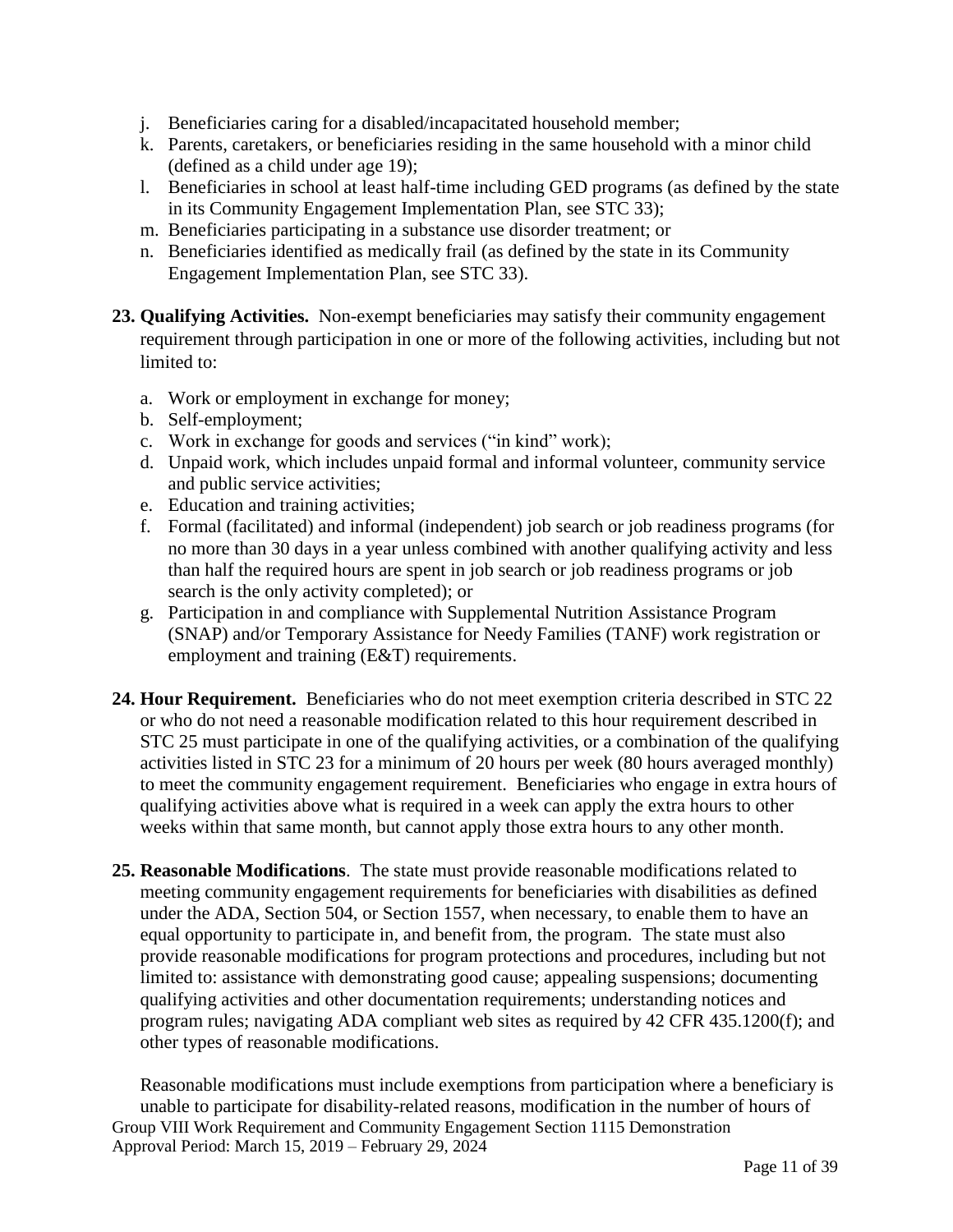participation required where an individual is unable to participate for the required number of hours, and provision of support services necessary to participate, where participation is possible with supports. In addition, the state must evaluate beneficiaries' ability to participate and the types of reasonable modifications and supports needed.

- **26. Application of the Community Engagement Requirement**. After implementation of the community engagement requirement, when a beneficiary is determined eligible for Medicaid (for new applicants), or, following Medicaid eligibility renewal (for current beneficiaries) the state will notify beneficiaries of whether they are required to participate in community engagement activities as a condition of continued eligibility or whether they are exempt. Non-exempt beneficiaries will have 60 days after this notification to report their compliance with the work and community engagement requirement (and may self-attest to meeting the community engagement requirement during that time). Beneficiaries will be allowed to report compliance with the work and community engagement requirement consistent with requirements in 42 CFR 435.907(a), (such as in-person, over the phone, online, and by mail). Once the beneficiary reports one time, no further reporting is required unless the beneficiary experiences a change in circumstance consistent with 42 CFR 435.916(c).
- **27. Renewal**. The state will follow the standard renewal process set forth in 42 CFR 435.916 and the notice requirements set forth in 42 CFR 435.917, 435.918, and 435.1200(h), including the use of an ex parte review process and prepopulated renewal forms, for all beneficiaries (exempt and non-exempt) subject to the demonstration. Information regarding a beneficiary's community engagement status (meaning, either how the beneficiary is exempt or how the beneficiary is meeting the community engagement requirement) will be included alongside this standard process and included in the prepopulated renewal form. The state will use this information to notify beneficiaries of their status with meeting the requirement and next steps, if any, the beneficiary needs to complete.
- **28. Non-Compliance.** The state will determine a beneficiary to be non-compliant with the community engagement requirement if the state is unable to verify via data available through state systems and data sources that the beneficiary is compliant or if the beneficiary has not reported their compliance to the state within 60 days of being notified that they are required to participate in community engagement. If a compliant beneficiary later notifies the state that they have become non-compliant, they will have 60 days from that notification to report their compliance. Prior written notice of adverse action will be provided to beneficiaries to ensure their due process rights, with disenrollment of their Medicaid coverage effective when the adverse action period expires. A beneficiary will be disenrolled from Medicaid for noncompliance with the community engagement requirement consistent with the state's standard disenrollment process.
	- a. **Good Cause**. The state will not disenroll beneficiaries if they failed to meet the community engagement requirement, but demonstrate good cause for their failure to meet the requirement, due to life circumstances that created barriers to employment or community engagement. The demonstration allows beneficiaries to self-attest to good cause criteria. The recognized good cause circumstances include, but are not limited to:
		- i. The beneficiary has a disability as defined by the ADA, section 504 of the Rehabilitation Act, or section 1557 of the Patient Protection and Affordable Care Act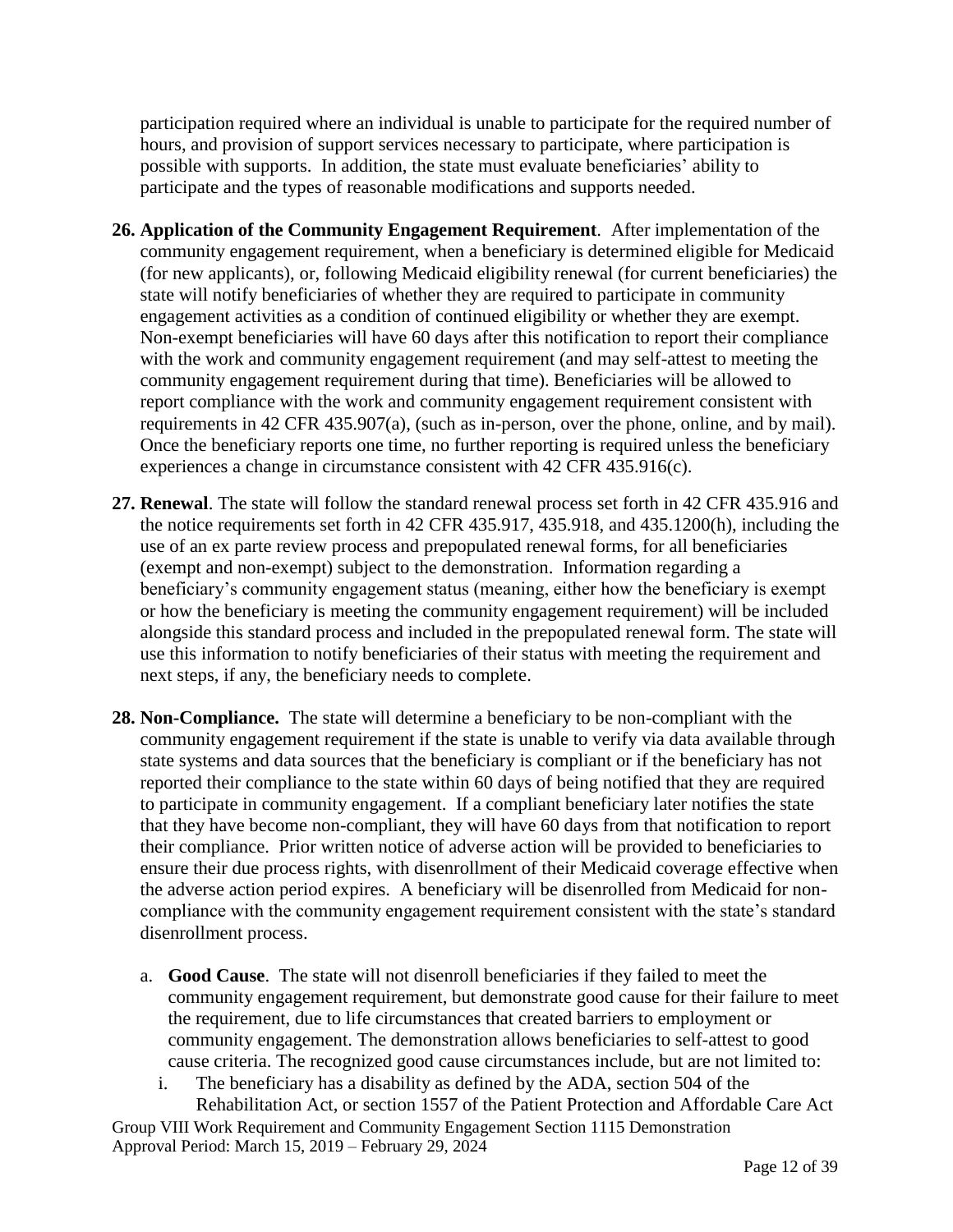and was unable to meet the requirement for reasons related to that disability, but was not exempted from community engagement requirements, or has an immediate family member in the home with a disability under federal disability rights laws and was unable to meet the requirement for reasons related to the disability of that family member;

- ii. The beneficiary experiences a hospitalization or serious illness;
- iii. The beneficiary has an immediate family member who experiences an illness that requires the presence of the beneficiary or has an immediate family member who is living in the home with the beneficiary who experiences a hospitalization or serious illness;
- iv. The beneficiary experiences an emergency as defined by the state;
- v. The beneficiary experiences severe inclement weather (including a natural disaster);
- vi. The beneficiary experiences the unavailability of transportation; or
- vii. The beneficiary is a victim of domestic violence.
- b. **Disenrollment Effective Date.** The effective date of a disenrollment for failure to meet the community engagement requirement will be no sooner than the first day of the month following appropriate notice after the end of the 60-day period by which the beneficiary was notified to meet the community engagement requirement, as described in STC 26.
- c. **Re-enrollment Following Non-Compliance.** A beneficiary who is disenrolled for noncompliance with the community engagement requirement can reapply for Medicaid immediately or at any time following disenrollment due to community engagement noncompliance. When an individual who was disenrolled for non-compliance with the community engagement requirement reapplies:
	- i. An individual's previous non-compliance with the requirement will not be factored into the state's determination of that individual's eligibility for re-enrollment;
	- ii. Beneficiaries will be re-enrolled in Medicaid if they are determined to be eligible for any category of coverage;
	- iii. Beneficiaries subject to the community engagement requirement will be determined to meet an exemption, have good cause, or be required to participate in a qualifying activity.
- **29. Community Engagement: State Assurances.** Prior to implementation of the community engagement requirement as a condition of continued eligibility, the state shall:
	- a. Maintain mechanisms to stop payments to a Managed Care Organization (MCO) when a beneficiary is disenrolled from Medicaid for failure to comply with program requirements and to trigger payment when Medicaid eligibility is re-authorized and a beneficiary is enrolled into an MCO.
	- b. Ensure that:
		- i. There are processes and procedures in place to seek data from other sources, including SNAP and TANF, regarding a beneficiary's potential satisfaction of or exemption from the community engagement requirement;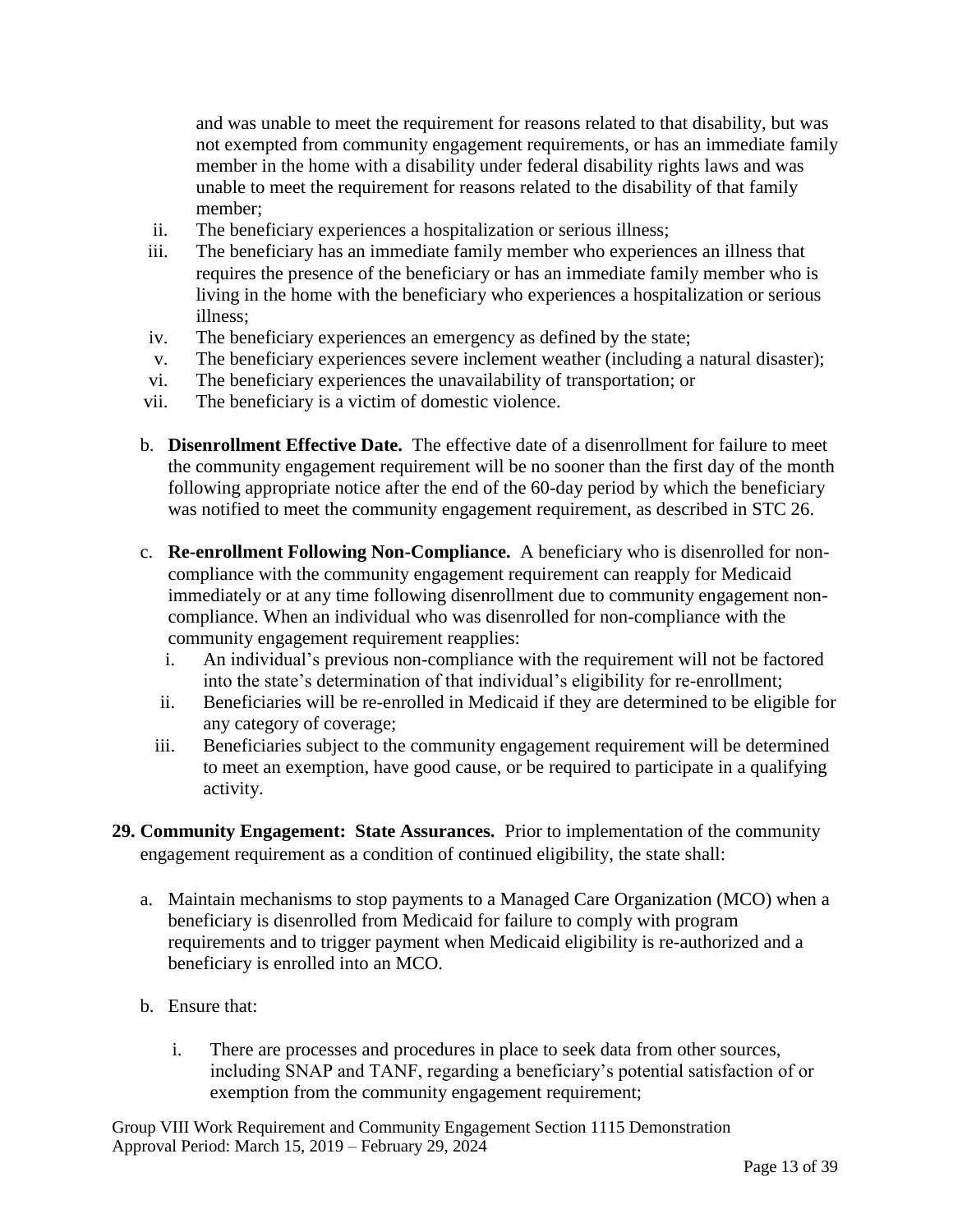- ii. In cases where the state cannot locate data through available systems and data sources, beneficiaries can attest to compliance with, or qualification for an exemption from, the community engagement requirement in a manner consistent with 42 CFR 435.945;
- iii. There are systems to permit beneficiaries to efficiently self-attest to meeting the community engagement requirement or self-attest to an exemption or demonstrate good cause, in accordance with 42 CFR 435.907(a), 435.916(c), and 435.945;
- iv. The state uses available systems and data sources to verify that beneficiaries are meeting the community engagement requirement or are exempt from the requirement;
- v. There are processes and procedures in place to permit the state to monitor compliance.
- c. Ensure that disenrollment will occur only after a beneficiary has been screened and determined ineligible for all other bases of Medicaid eligibility and reviewed for eligibility for insurance affordability programs in accordance with 42 CFR 435.916(f).
- d. Ensure that there are timely and adequate beneficiary notices provided in writing, including but not limited to:
	- i. When the community engagement requirement will commence for that specific beneficiary;
	- ii. Whether a beneficiary has already been determined to be exempt, how the beneficiary may attest that she or he meets the requirements for an exemption, and under what conditions the exemption would end;
	- iii. The specific number of community engagement hours per month that a beneficiary is required to complete to meet the requirements, and when and how the beneficiary must report participation, report any changes in circumstance, or request an exemption;
	- iv. A list of the specific activities that may be used to satisfy the community engagement requirement, as described in STC 23;
	- v. Information about resources that help connect beneficiaries to opportunities for activities that would meet the community engagement requirement, and information about the community supports that are available to assist beneficiaries with meeting the community engagement requirement;
	- vi. Information about how community engagement hours will be counted and documented;
	- vii. What gives rise to disenrollment, what disenrollment would mean for the beneficiary, including how disenrollment for failure to meet the community engagement requirement does not affect subsequent Medicaid application or renewal, and how to avoid disenrollment, including how to seek to demonstrate good cause for failing to meet the requirement, and what kinds of circumstances might give rise to good cause;
	- viii. If a beneficiary sought to demonstrate good cause, whether good cause has been approved or denied, with an explanation of the basis for the decision and how to appeal a denial;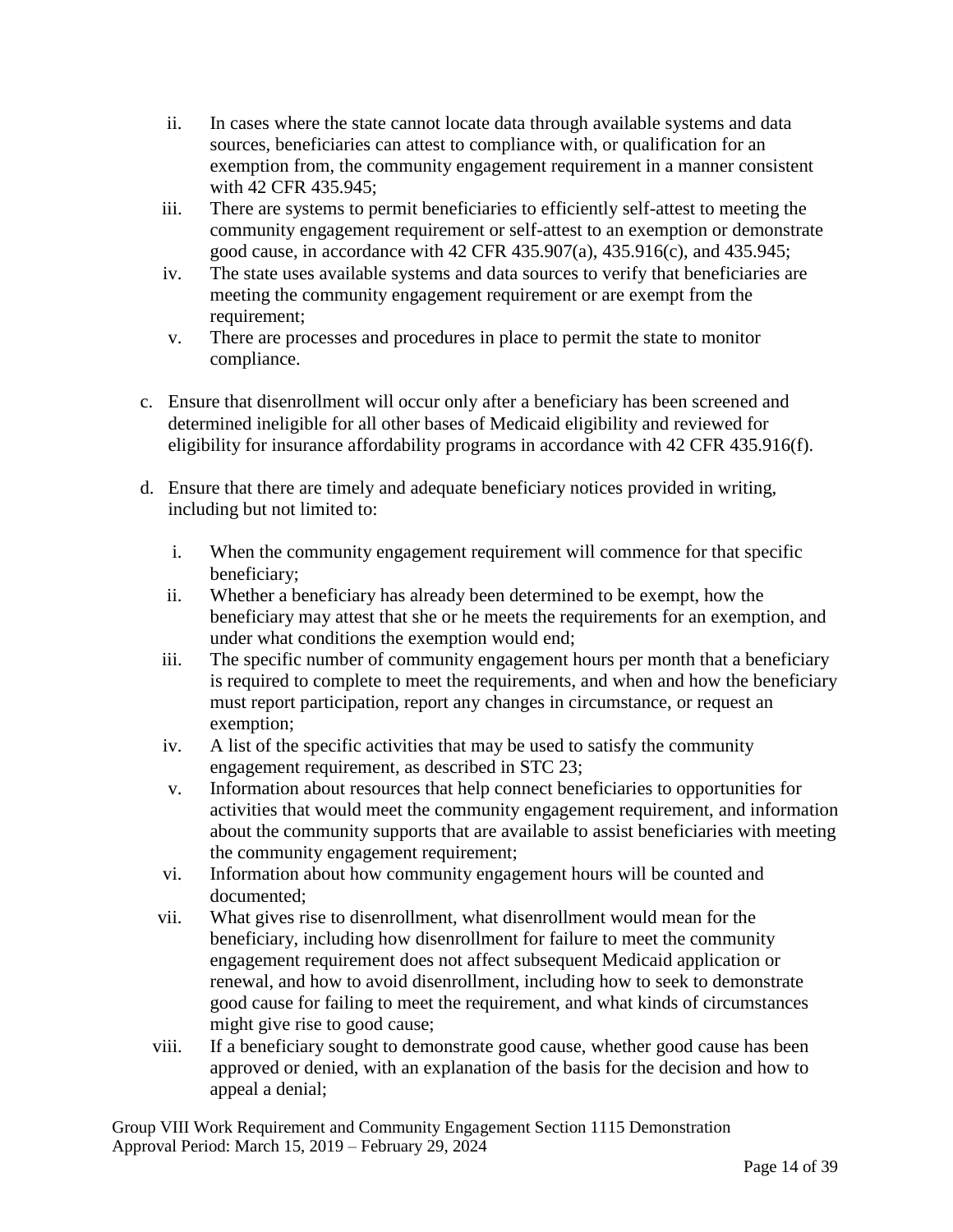- ix. Any differences in the program requirements that beneficiaries will need to meet in the event they transition off of SNAP or TANF but remain subject to the community engagement requirement of this demonstration;
- x. If a beneficiary is out of compliance with the requirement, information regarding the reason why the beneficiary is out of compliance, and the consequences of noncompliance, and how the beneficiary can be in compliance in the month immediately following;
- xi. If a beneficiary is disenrolled, information regarding how to appeal that decision and/or how to reapply for Medicaid benefits;
- e. Ensure that specific activities that may be used to satisfy the community engagement requirements are available during a range of times and through a variety of means (e.g., online, in-person) at no cost to the beneficiary.
- f. Conduct active outreach and education beyond standard noticing for beneficiaries to help ensure successful compliance with the community engagement requirements as beneficiaries move toward self-sufficiency and economic security.
- g. Maintain an annual renewal process, including systems to complete ex parte renewals and use of notices that contain prepopulated information known to the state, consistent with all applicable Medicaid requirements.
- h. Provide full appeal rights as required under 42 CFR, Part 431, subpart E prior to disenrollment, and observe all requirements for due process for beneficiaries who will be disenrolled for failing to meet the community engagement requirement, including allowing beneficiaries the opportunity to raise additional issues in a hearing, including whether the beneficiary should be subject to disenrollment, and provide additional documentation through the appeals process.
- i. Establish beneficiary protections, ensuring that beneficiaries do not have to duplicate requirements to maintain access to all public assistance programs that require community engagement and employment.
- j. With the assistance of other state agencies and other public and private partners, make good faith efforts to connect beneficiaries to existing community supports that are available to assist beneficiaries with meeting the community engagement requirement, including available non-Medicaid assistance with transportation, child care, language access services, and other supports.
- k. With the assistance of other state agencies and other public and private partners, make good faith efforts to connect beneficiaries with disabilities as defined in the ADA, Section 504, or Section 1557 with services and supports necessary to enable them to meet the community engagement requirement. The existence of separate programs and services providing such supports does not relieve the state of its obligation to provide reasonable modifications (see STC 25) for people with disabilities with respect to the community engagement requirements.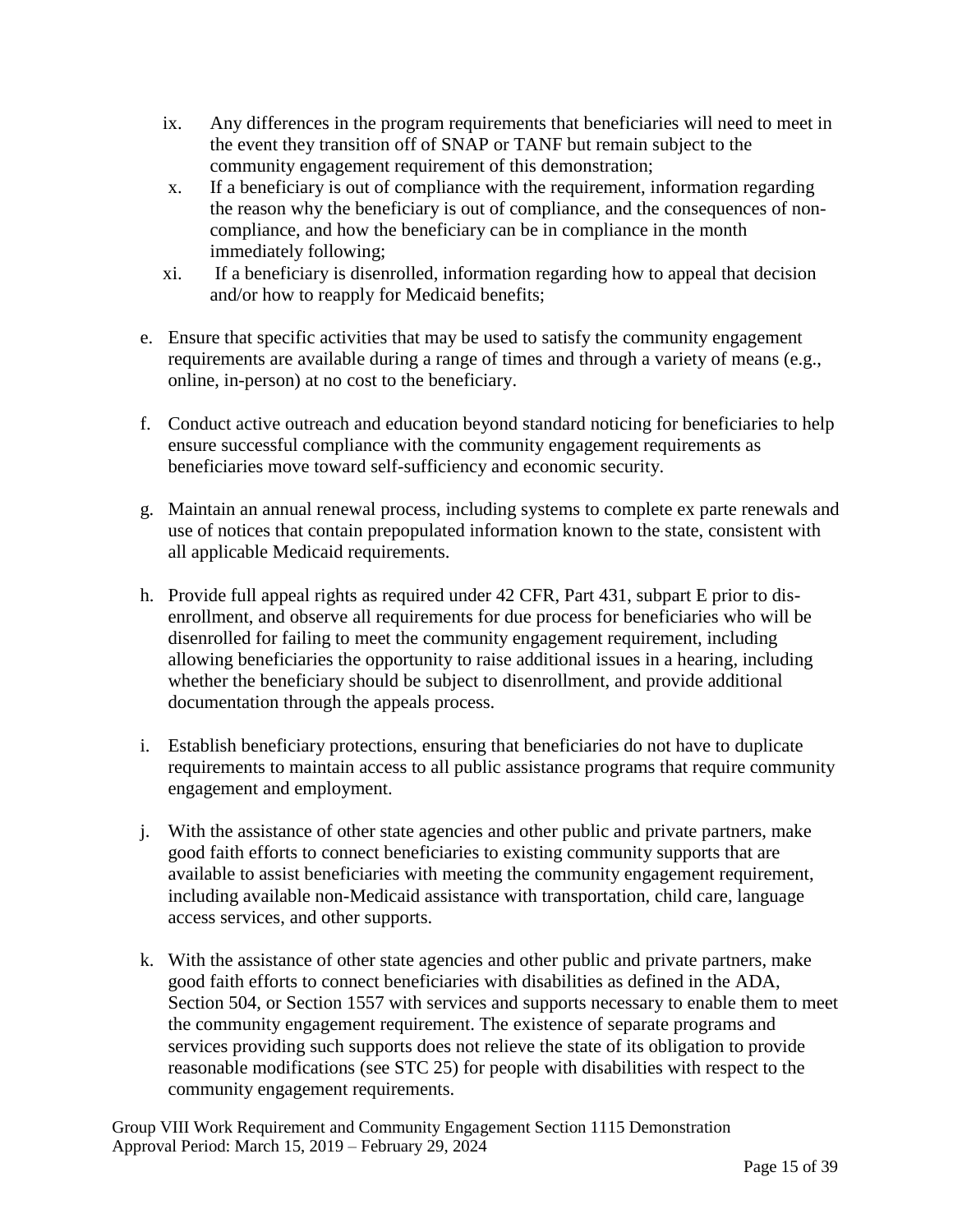- l. Ensure application assistance is available to beneficiaries (in person and by phone).
- m. Maintain ability to report on and process applications in-person, via phone, via mail and electronically.
- n. Maintain timely processing of applications to avoid delays in accessing benefits when beneficiaries reapply following a disenrollment.
- o. Ensure the state will assess areas within the state that experience high rates of unemployment, areas with limited economies and/or educational opportunities, and areas with lack of public transportation to determine whether there should be further exemptions from the community engagement requirement and/or additional mitigation strategies, so that the community engagement requirement will not be unreasonably burdensome for beneficiaries to meet.
- p. Ensure that the state will monitor the application of exemptions to ensure that there is not a disparate impact based on race or ethnicity.
- q. Ensure that the state will assess whether people with disabilities have limited job or other opportunities for reasons related to their disabilities. If these barriers exist for people with disabilities, the state must address these barriers.
- r. Provide each beneficiary who has been disenrolled from Medicaid with information regarding how to access primary care and preventative care services at low or no cost to the beneficiary. This material will include information about free health clinics and community health centers including clinics that provide behavioral health and substance use disorder services. Ohio shall also maintain such information on its public-facing website and employ other broad outreach activities that are specifically targeted to beneficiaries who have lost coverage.
- s. Provide beneficiaries with written notice of the rights of people with disabilities to receive reasonable modifications related to meeting the community engagement requirement.
- t. Maintain a system that provides reasonable modifications related to meeting the community engagement requirement to beneficiaries with disabilities as defined in the ADA, section 504 of the Rehabilitation Act, or section 1557 that is consistent with STC 25.

## **IX. GENERAL REPORTING REQUIREMENTS**

**30. Deferral for Failure to Submit Timely Demonstration Deliverables.** CMS may issue deferrals in accordance with 42 CFR part 430 subpart C, in the amount of \$5,000,000 per deliverable (federal share) when items required by these STCs (e.g., required data elements, analyses, reports, design documents, presentations, and other items specified in these STCs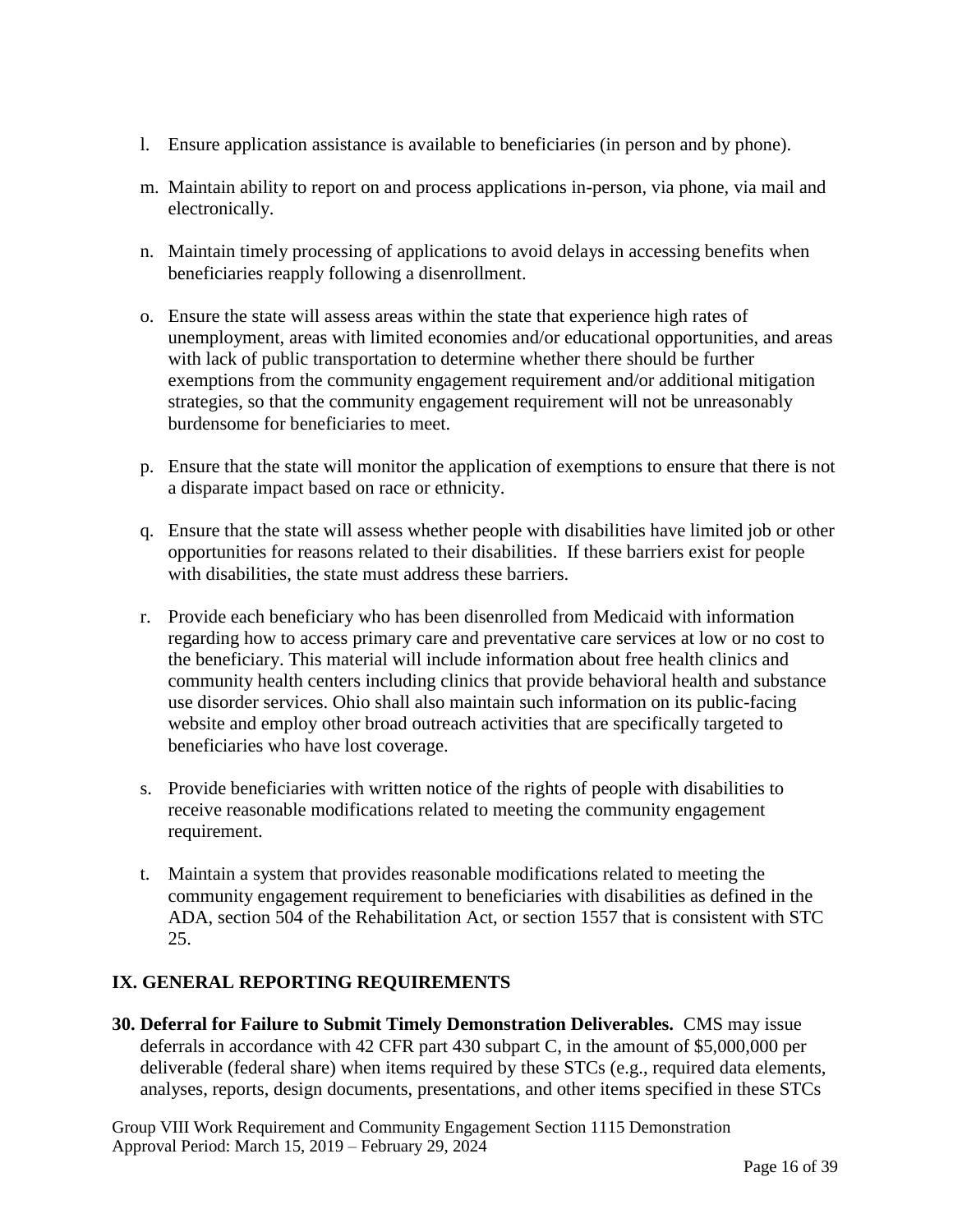(hereafter singularly or collectively referred to as "deliverable(s)") are not submitted timely to CMS or found to not be consistent with the requirements approved by CMS. A deferral shall not exceed the value of the federal amount for the demonstration. The state does not relinquish its rights provided under 42 CFR part 430 subpart C to challenge any CMS finding that the state materially failed to comply with the terms of this agreement.

In the event that either (1) the state has not submitted a written request to CMS for approval of an extension, as described below, within thirty (30) days after a deliverable was due, or (2) the state has not submitted a revised submission or a plan for corrective action to CMS within thirty days after CMS has notified the state in writing that a deliverable was not accepted for being inconsistent with the requirements of this agreement including the information needed to bring the deliverable into alignment with CMS requirements; the following process is triggered:

- a. CMS will issue a written notification to the state providing advance notification of a pending deferral for late or non-compliant submission of required deliverable(s). For each deliverable, the state may submit to CMS a written request for an extension to submit the required deliverable that includes a supporting rationale for the cause(s) of the delay and the state's anticipated date of submission. Should CMS agree to the state's request, a corresponding extension of the deferral process can be provided.
- b. CMS may agree to a corrective action as an interim step before applying the deferral, if corrective action is proposed in the state's written extension request.
- c. If CMS agrees to an interim corrective process in accordance with subsection (b), and the state fails to comply with the corrective action steps or still fails to submit the overdue deliverable(s) that meets the terms of this agreement, CMS may proceed with the issuance of a deferral against the next Quarterly Statement of Expenditures reported in Medicaid Budget and Expenditure System/State Children's Health Insurance Program Budget and Expenditure System (MBES/CBES) following a written deferral notification to the state.
- d. If the CMS deferral process has been initiated for state non-compliance with the terms of this agreement for submitting deliverable(s), and the state submits the overdue deliverable(s), and such deliverable(s) are accepted by CMS as meeting the standards outlined in these STCs, the deferral(s) will be released.

As the purpose of a section 1115 demonstration is to test new methods of operation or service delivery, a state's failure to submit all required reports, evaluations, and other deliverables will be considered by CMS in reviewing any application for an extension, amendment, or for a new demonstration.

**31. Submission of Post-approval Deliverables.** The state must submit all deliverables as stipulated by CMS and within the timeframes outlined within these STCs.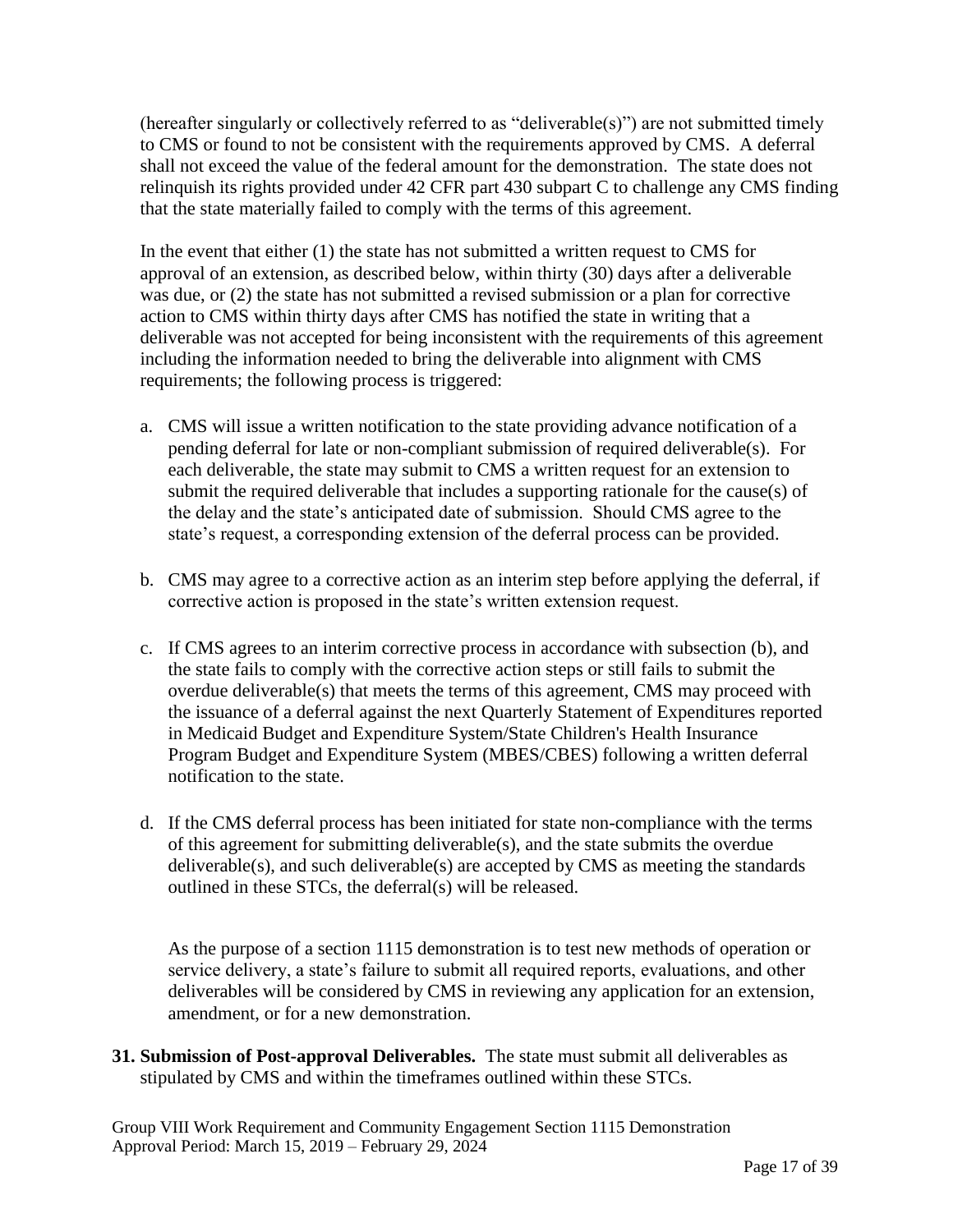- **32. Compliance with Federal Systems Updates.** As federal systems continue to evolve and incorporate additional 1115 demonstration reporting and analytics functions, the state will work with CMS to:
	- a. Revise the reporting templates and submission processes to accommodate timely compliance with the requirements of the new systems;
	- b. Ensure all 1115, T-MSIS, and other data elements that have been agreed to for reporting and analytics are provided by the state; and
	- c. Submit deliverables to the appropriate system as directed by CMS.
- **33. Community Engagement Implementation Plan.** The state must submit a Community Engagement Implementation Plan to CMS no later than 90 calendar days after approval of the demonstration. The Implementation Plan is an operational companion document and must cover the key policies being tested in this demonstration. Once determined complete by CMS, the Implementation Plan will be incorporated into the STCs, as an Attachment. At a minimum, the Community Engagement Implementation Plan must include definitions (including but not limited to the state's definition for medically frail (which must at a minimum be consistent with 42 CFR 440.315(f)), and its definition for half-time enrollment in school) and parameters of key policies (including but not limited to the requirements in STCs 21-29), and describe the state's strategic approach to implementing the policies, including reports on any recently met milestones and timelines for meeting milestones associated with these key policies. The state must discuss at least the following topics in its Community Engagement Implementation Plan: application assistance, reporting and processing, notices, coordinated agency responsibilities, coordination with other insurance affordability programs, appeals, renewals, coordination with other state agencies, beneficiary protections, and outreach.
- **34. Monitoring Protocol.** The state must submit to CMS a Monitoring Protocol no later than 150 calendar days after approval of the demonstration. Once approved, the Monitoring Protocol will be incorporated into the STCs, as an Attachment.

At a minimum, the Monitoring Protocol will affirm the state's commitment to conduct quarterly and annual monitoring in accordance with CMS' template. Any proposed deviations from CMS' template must be documented in the Monitoring Protocol. The Monitoring Protocol will describe the quantitative and qualitative elements on which the state will report through quarterly and annual monitoring reports. For quantitative metrics (e.g., performance metrics as described in STC 35b below), CMS will provide the state with a set of required metrics, and technical specifications for data collection and analysis covering key policies being tested under this demonstration, including community engagement. The Monitoring Protocol will specify the methods of data collection and timeframes for reporting on the state's progress as part of the quarterly and annual monitoring reports. For the qualitative elements (e.g., operational updates as described in STC 35a below), CMS will provide the state with guidance on narrative and descriptive information which will supplement the quantitative metrics on key aspects of the demonstration policies. The quantitative and qualitative elements will comprise the state's quarterly and annual monitoring reports.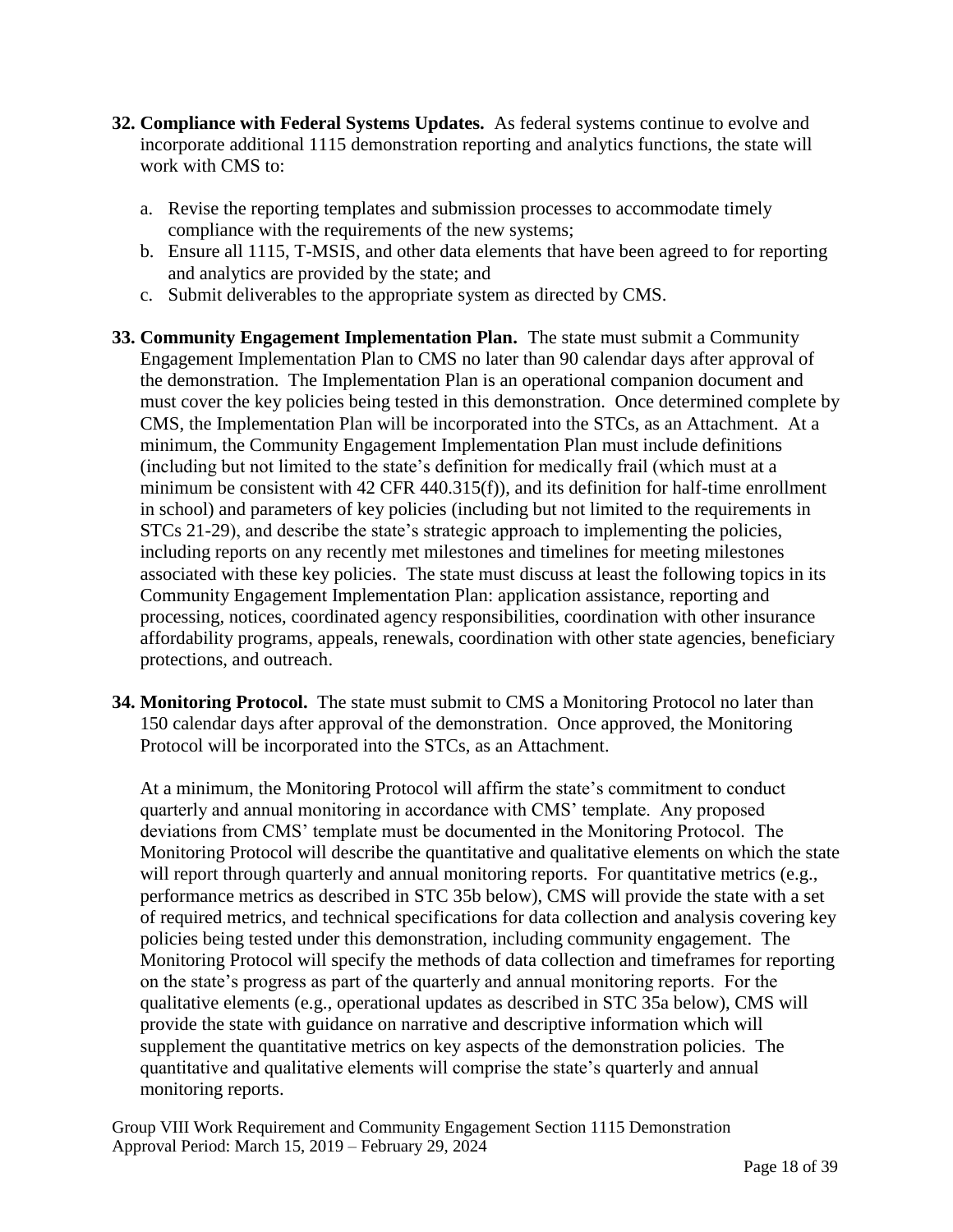- **35. Monitoring Reports.** The state must submit three (3) Quarterly Reports and one (1) Annual Report each DY. The fourth-quarter information that would ordinarily be provided in a separate quarterly report should be reported as distinct information within the Annual Report. The Quarterly Reports are due no later than sixty (60) calendar days following the end of each demonstration quarter. The Annual Report (including the fourth-quarter information) is due no later than ninety (90) calendar days following the end of the DY. The reports will include all required elements as per 42 CFR 431.428, and should not direct readers to links outside the report. Additional links not referenced in the document may be listed in a Reference/Bibliography section. The Monitoring Reports must follow the framework to be provided by CMS, which will be organized by milestones. The framework is subject to change as monitoring systems are developed/evolve, and will be provided in a structured manner that supports federal tracking and analysis.
	- a. Operational Updates The operational updates must focus on progress towards meeting the milestones identified in CMS' framework. Additionally, per 42 CFR 431.428, the Monitoring Reports must document any policy or administrative difficulties in operating the demonstration. The reports shall provide sufficient information to document key challenges, underlying causes of challenges, how challenges are being addressed, as well as key achievements and to what conditions and efforts successes can be attributed. The discussion should also include any issues or complaints identified by beneficiaries; lawsuits or legal actions; unusual or unanticipated trends; legislative updates; and descriptions of any public forums held. The Monitoring Report should also include a summary of all public comments received through post-award public forums regarding the progress of the demonstration.
	- b. Performance Metrics The performance metrics will provide data to demonstrate how the state is progressing towards meeting the milestones identified in CMS' framework which includes the following key policies under this demonstration- community engagement. The performance metrics will reflect all components of the state's demonstration, and may include, but are not limited to, measures associated with enrollment, disenrollment by specific demographics and reason, participation in community engagement qualifying activities, access to care, effects on employment, including new employment, and health outcomes.

Per 42 CFR 431.428, the Monitoring Reports must document the impact of the demonstration in providing coverage to beneficiaries and the uninsured population, as well as outcomes of care, quality and cost of care, and access to care. This may also include the results of beneficiary satisfaction surveys, if conducted, grievances and appeals.

The required monitoring and performance metrics must be included in the Monitoring Reports, and will follow the framework provided by CMS to support federal tracking and analysis.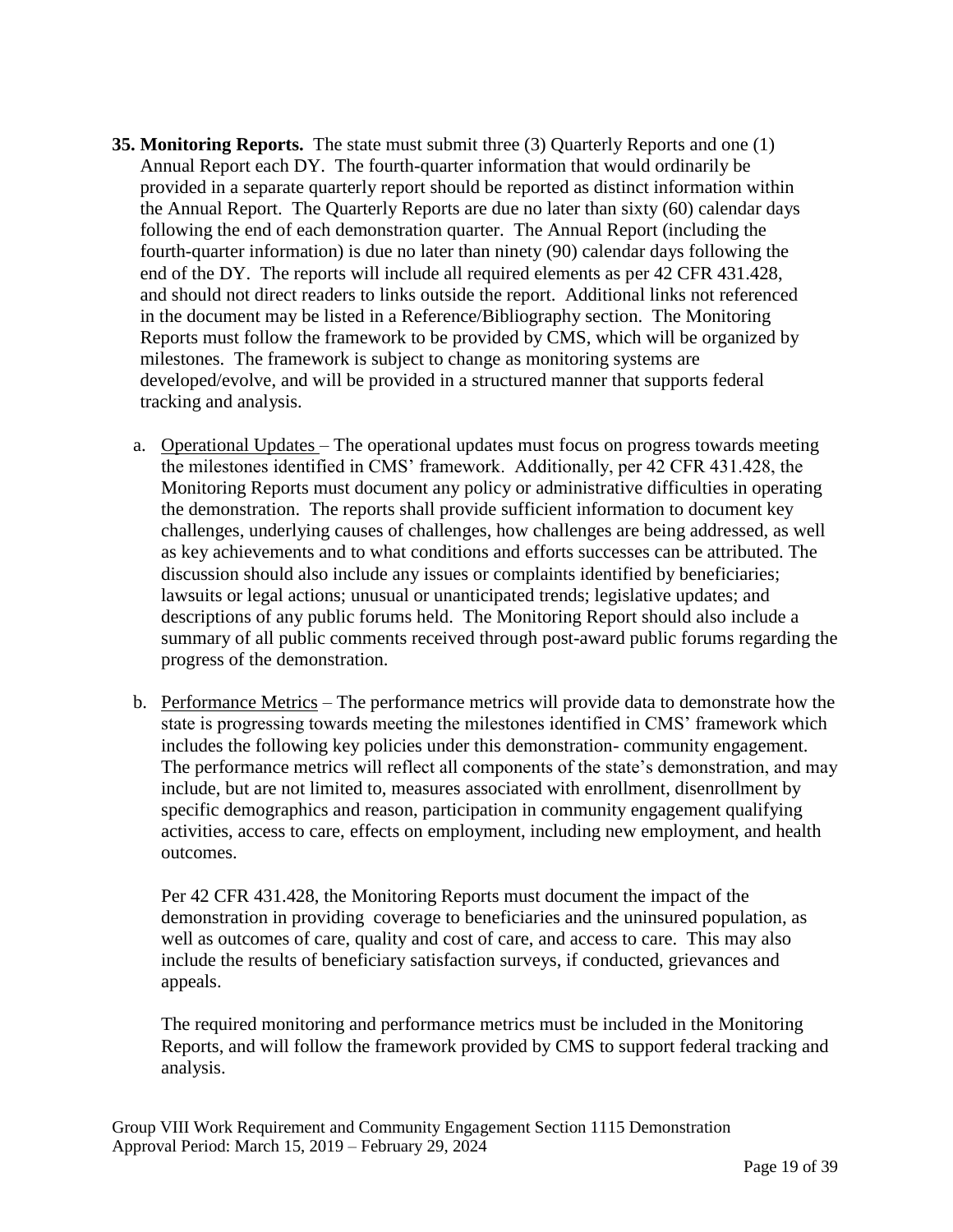- c. Budget Neutrality and Financial Reporting Requirements. Per 42 CFR 431.428, the Monitoring Reports must document the financial performance of the demonstration. The state must provide an updated budget neutrality workbook with every Monitoring Report that meets all the reporting requirements for monitoring budget neutrality set forth in the General Financial Requirements section of these STCs, including the submission of corrected budget neutrality data upon request. In addition, the state must report quarterly and annual expenditures associated with the populations affected by this demonstration on the Form CMS-64. Administrative costs for this demonstration should be reported separately on CMS-64.
- d. Evaluation Activities and Interim Findings. Per 42 CFR 431.428, the Monitoring Reports must document any results of the demonstration to date per the evaluation hypotheses. Additionally, the state shall include a summary of the progress of evaluation activities, including key milestones accomplished, as well as challenges encountered and how they were addressed.
- **36. Corrective Action**. If federal monitoring indicates that demonstration features are not likely to assist in promoting the objectives of Medicaid, CMS reserves the right to require the state to submit a corrective action plan to CMS for approval. This may be an interim step to withdrawing the waivers or expenditure authorities, as outlined in STC 11.
- **37. Close-Out Report**. Within 120 days after the expiration of the demonstration, the state must submit a draft Close-Out Report to CMS for comments.
	- a. The draft report must comply with the most current guidance from CMS.
	- b. The state will present to and participate in a discussion with CMS on the Close-Out Report.
	- c. The state must take into consideration CMS' comments for incorporation into the final Close-Out Report.
	- d. The final Close-Out Report is due to CMS no later than thirty (30) calendar days after receipt of CMS' comments.
	- e. A delay in submitting the draft or final version of the Close-Out Report may subject the state to penalties described in STC 30.
- **38. Monitoring Calls.** CMS will convene periodic conference calls with the state.
	- a. The purpose of these calls is to discuss ongoing demonstration operation, to include (but not limited to), any significant actual or anticipated developments affecting the demonstration. Examples include implementation activities, trends in reported data on metrics and associated mid-course adjustments, budget neutrality, and progress on evaluation activities.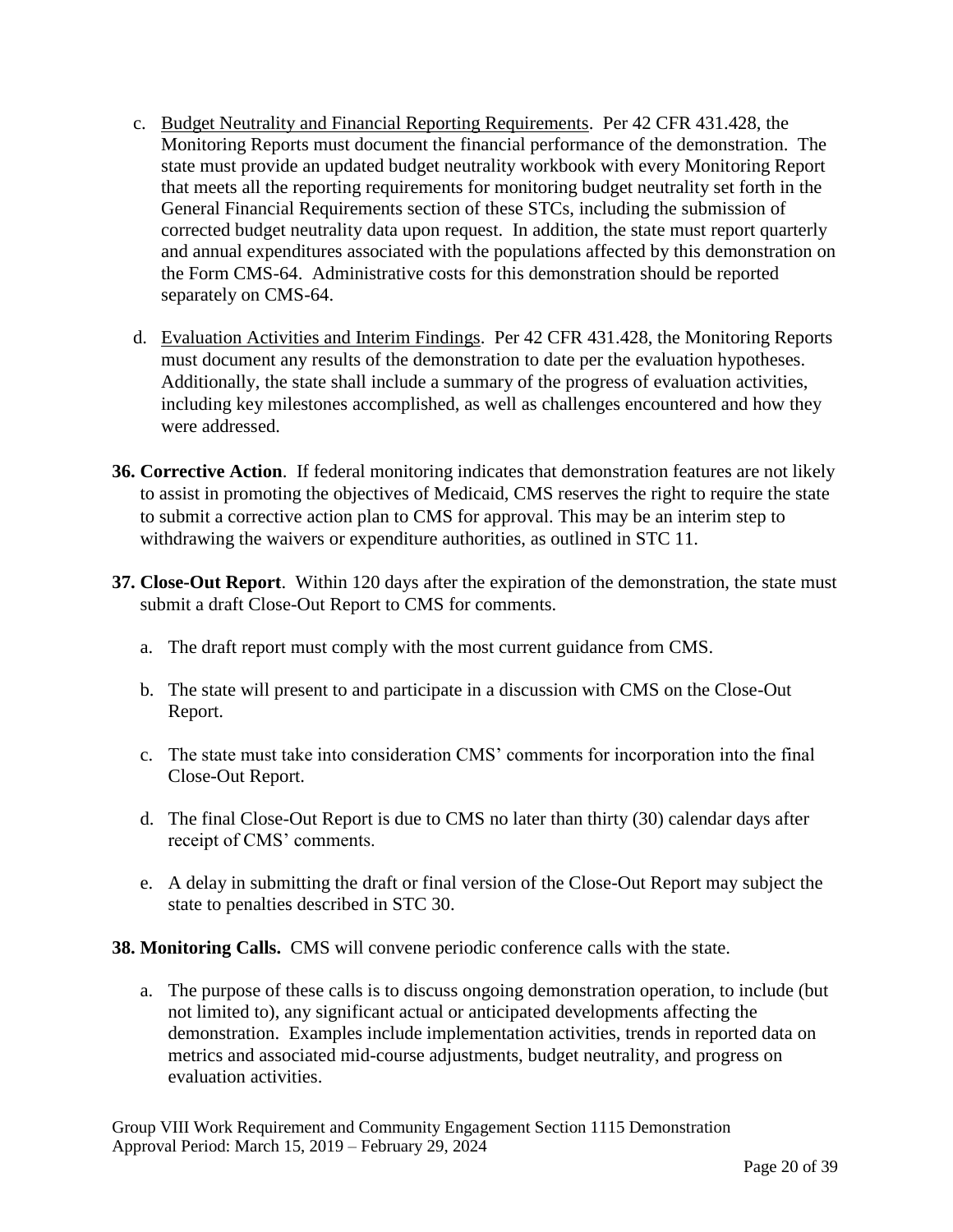- b. CMS will provide updates on any pending actions, as well as federal policies and issues that may affect any aspect of the demonstration.
- c. The state and CMS will jointly develop the agenda for the calls.
- **39. Post Award Forum.** Pursuant to 42 CFR 431.420(c), within six (6) months of the demonstration's implementation, and annually thereafter, the state shall afford the public with an opportunity to provide meaningful comment on the progress of the demonstration. At least thirty (30) days prior to the date of the planned public forum, the state must publish the date, time and location of the forum in a prominent location on its website. The state must also post the most recent annual report on its website with the public forum announcement. Pursuant to 42 CFR 431.420(c), the state must include a summary of the comments in the Monitoring Report associated with the quarter in which the forum was held, as well as in its compiled Annual Report.

## **X. GENERAL FINANCIAL REQUIREMENTS**

**40. General Financial Requirements.** The state must comply with all general financial requirements under Title XIX, including reporting requirements related to monitoring budget neutrality, set forth in Section XI of these STCs.

## **XI. MONITORING BUDGET NEUTRALITY**

**41. Budget Neutrality.** CMS has determined that this demonstration is budget neutral based on CMS's assessment that the waiver authorities granted for the demonstration are unlikely to result in any increase in federal Medicaid expenditures for medical assistance, and that no expenditure authorities are associated with the demonstration. The state will not be allowed to obtain budget neutrality "savings" from this demonstration. The demonstration will not include a budget neutrality expenditure limit, and no further test of budget neutrality will be required. CMS reserves the right to request budget neutrality worksheets and analyses from the state whenever the state seeks a change to the demonstration, per STC 7.

# **XII. EVALUATION OF THE DEMONSTRATION**

**42. Cooperation with Federal Evaluators.** As required under 42 CFR 431.420(f), the state shall cooperate fully and timely with CMS and its contractors in any federal evaluation of the demonstration or any component of the demonstration. This includes, but is not limited to, commenting on design and other federal evaluation documents; providing data and analytic files to CMS; entering into a data use agreement that explains how the data and data files will be exchanged; and providing a technical point of contact to support specification of the data and files to be disclosed, as well as relevant data dictionaries and record layouts. The state shall include in its contracts with entities that collect, produce or maintain data and files for the demonstration, a requirement that they make data available for the federal evaluation as is required under 42 CFR 431.420(f) to support federal evaluation. The state may claim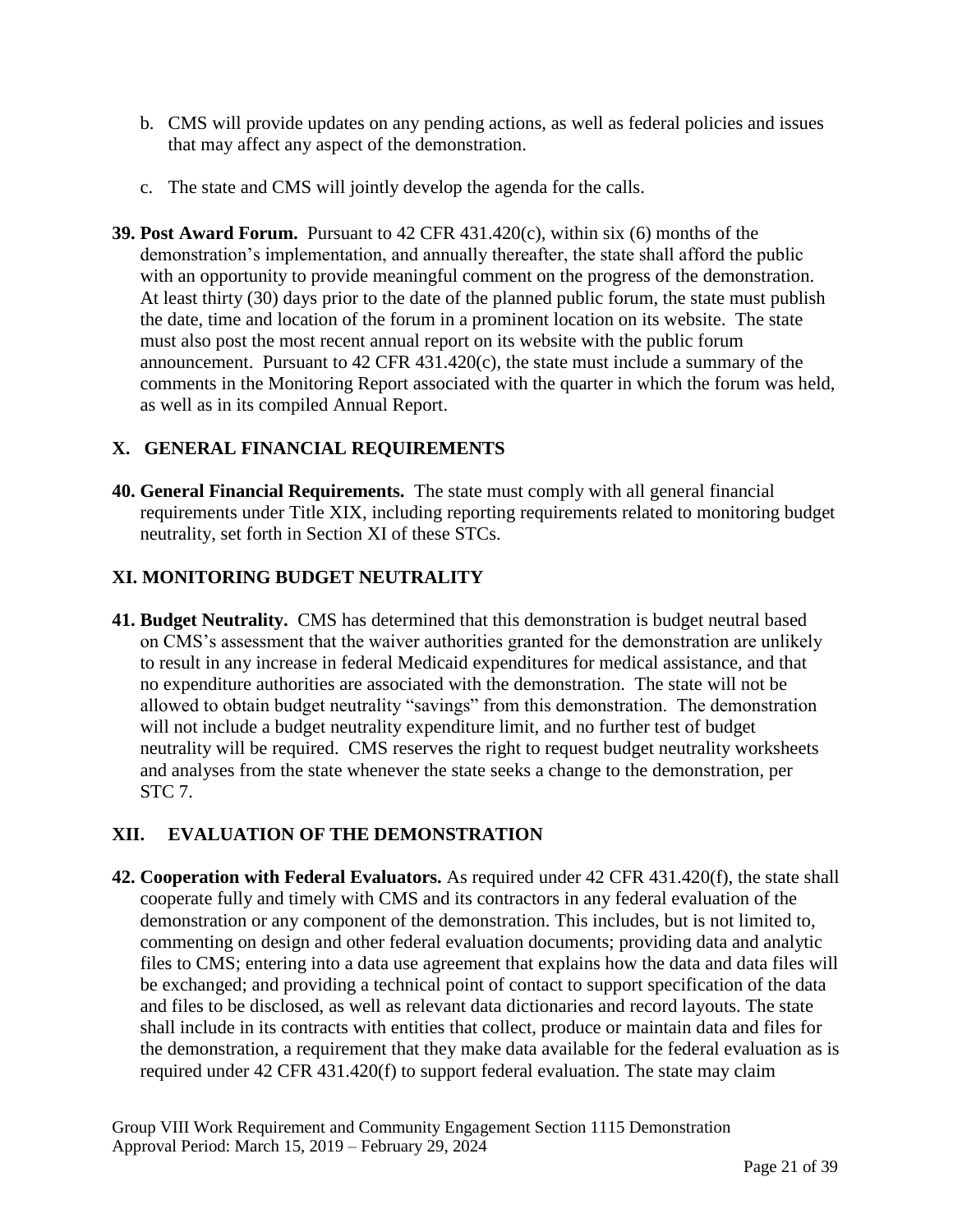administrative match for these activities. Failure to comply with this STC may result in a deferral being issued as outlined in STC 30.

- **43. Independent Evaluator.** Upon approval of the demonstration, the state must begin to arrange with an independent party to conduct an evaluation of the demonstration to ensure that the necessary data is collected at the level of detail needed to research the approved hypotheses. The state must require the independent party to sign an agreement that the independent party will conduct the demonstration evaluation in an independent manner in accord with the CMS-approved Evaluation Design. When conducting analyses and developing the evaluation reports, every effort should be made to follow the approved methodology. However, the state may request, and CMS may agree to, changes in the methodology in appropriate circumstances.
- **44. Draft Evaluation Design.** The state must submit, for CMS comment and approval, a draft Evaluation Design, no later than 180 calendar days after approval of the demonstration.

Any modifications to an existing approved Evaluation Design will not affect previously established requirements and timelines for report submission for the demonstration, if applicable.

The draft Evaluation Design must be developed in accordance with the following CMS guidance (including but not limited to):

- a. All applicable Evaluation Design guidance, including guidance about community engagement. Community engagement hypotheses will include (but not be limited to): effects on enrollment and continuity of enrollment; and effects on employment levels (including by tracking new employment), income, transition to commercial health insurance, health outcomes, the financial impact of the demonstration (for example, such as an assessment of medical debt and uncompensated care costs), and Medicaid program sustainability.
- b. Attachment A (Developing the Evaluation Design) of these STCs, technical assistance for developing SUD evaluation designs (as applicable, and as provided by CMS), and all applicable technical assistance on how to establish comparison groups to develop a draft evaluation design.
- **45. Evaluation Design Approval and Updates.** The state must submit a revised draft Evaluation Design within sixty (60) calendar days after receipt of CMS' comments. Upon CMS approval of the draft Evaluation Design, the document will be included as an attachment to these STCs. Per 42 CFR 431.424(c), the state will publish the approved Evaluation Design within thirty (30) days of CMS approval. The state must implement the Evaluation Design and submit a description of its evaluation implementation progress in each of the Monitoring Reports, including any required Rapid Cycle Assessments specified in these STCs. Once CMS approves the Evaluation Design, if the state wishes to make changes, the state must submit a revised Evaluation Design to CMS for approval.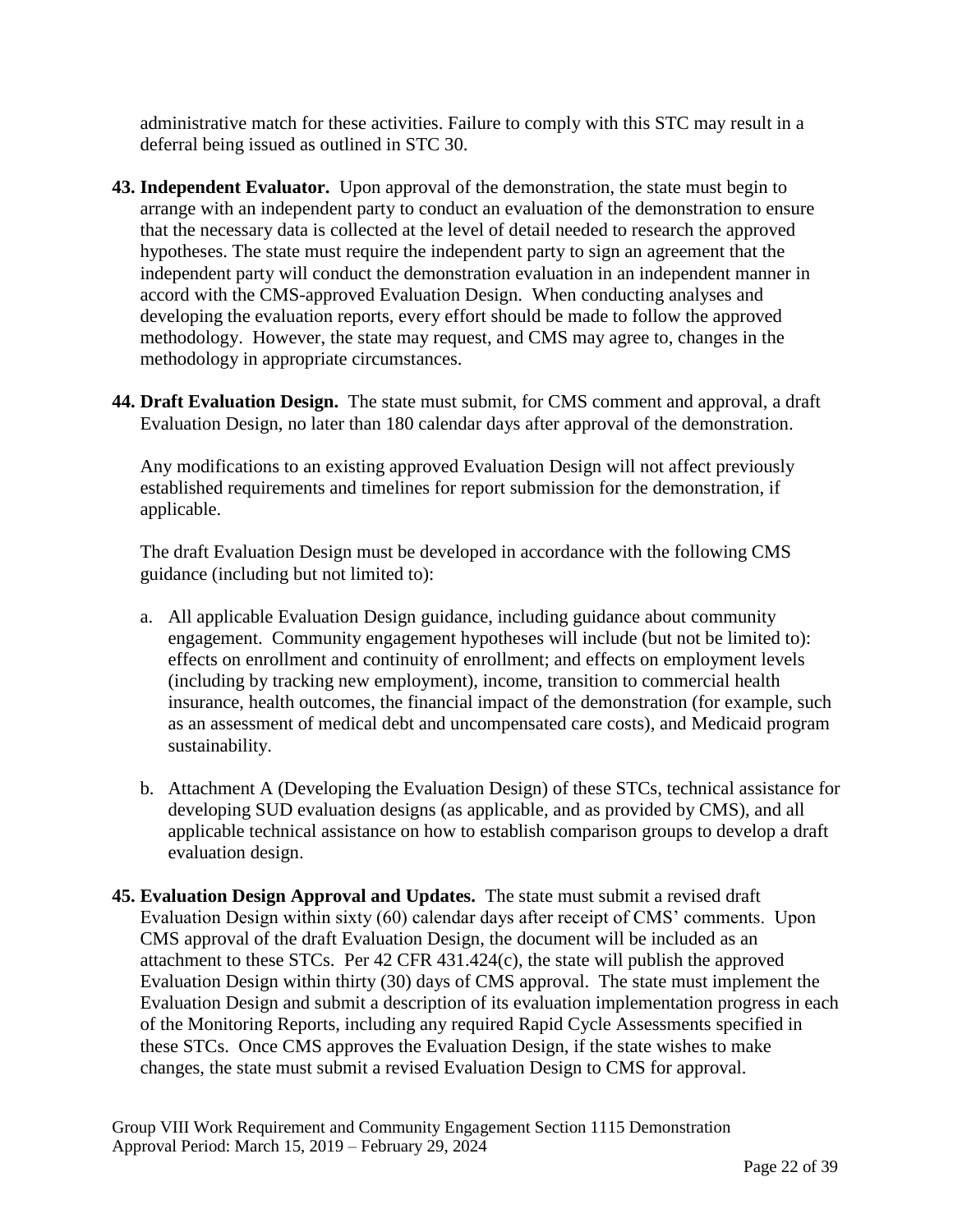- **46. Evaluation Questions and Hypotheses.** Consistent with attachments A and B (Developing the Evaluation Design and Preparing the Evaluation Report) of these STCs, the evaluation documents must include a discussion of the evaluation questions and hypotheses that the state intends to test. Each demonstration component should have at least one evaluation question and hypothesis. The hypothesis testing should include, where possible, assessment of both process and outcome measures. Proposed measures should be selected from nationally-recognized sources and national measures sets, where possible. Measures sets could include CMS' Core Set of Health Care Quality Measures for Children in Medicaid and CHIP, CMS' measure sets for eligibility and coverage (including community engagement), Consumer Assessment of Health Care Providers and Systems (CAHPS), the Initial Core Set of Health Care Quality Measures for Medicaid-Eligible Adults, and/or measures endorsed by National Quality Forum (NQF).
- **47. Evaluation Budget.** A budget for the evaluation shall be provided with the draft Evaluation Design. It will include the total estimated cost, as well as a breakdown of estimated staff, administrative and other costs for all aspects of the evaluation such as any survey and measurement development, quantitative and qualitative data collection and cleaning, analyses and report generation. A justification of the costs may be required by CMS if the estimates provided do not appear to sufficiently cover the costs of the design or if CMS finds that the design is not sufficiently developed, or if the estimates appear to be excessive.
- **48. Interim Evaluation Report.** The state must submit an Interim Evaluation Report for the completed years of the demonstration, and for each subsequent renewal or extension of the demonstration, as outlined in 42 CFR 431.412(c)(2)(vi). When submitting an application for renewal, the Evaluation Report should be posted to the state's website with the application for public comment.
	- a. The Interim Evaluation report will discuss evaluation progress and present findings to date as per the approved Evaluation Design.
	- b. For demonstration authority that expires prior to the overall demonstration's expiration date, the Interim Evaluation Report must include an evaluation of the authority as approved by CMS.
	- c. If the state is seeking to renew or extend the demonstration, the draft Interim Evaluation Report is due when the application for renewal is submitted. If the state made changes to the demonstration in its application for renewal, the research questions and hypotheses, and how the design was adapted should be included. If the state is not requesting a renewal for a demonstration, an Interim Evaluation report is due one (1) year prior to the end of the demonstration. For demonstration phase outs prior to the expiration of the approval period, the draft Interim Evaluation Report is due to CMS on the date that will be specified in the notice of termination or suspension.
	- d. The state must submit the final Interim Evaluation Report 60 calendar days after receiving CMS comments on the draft Interim Evaluation Report and post the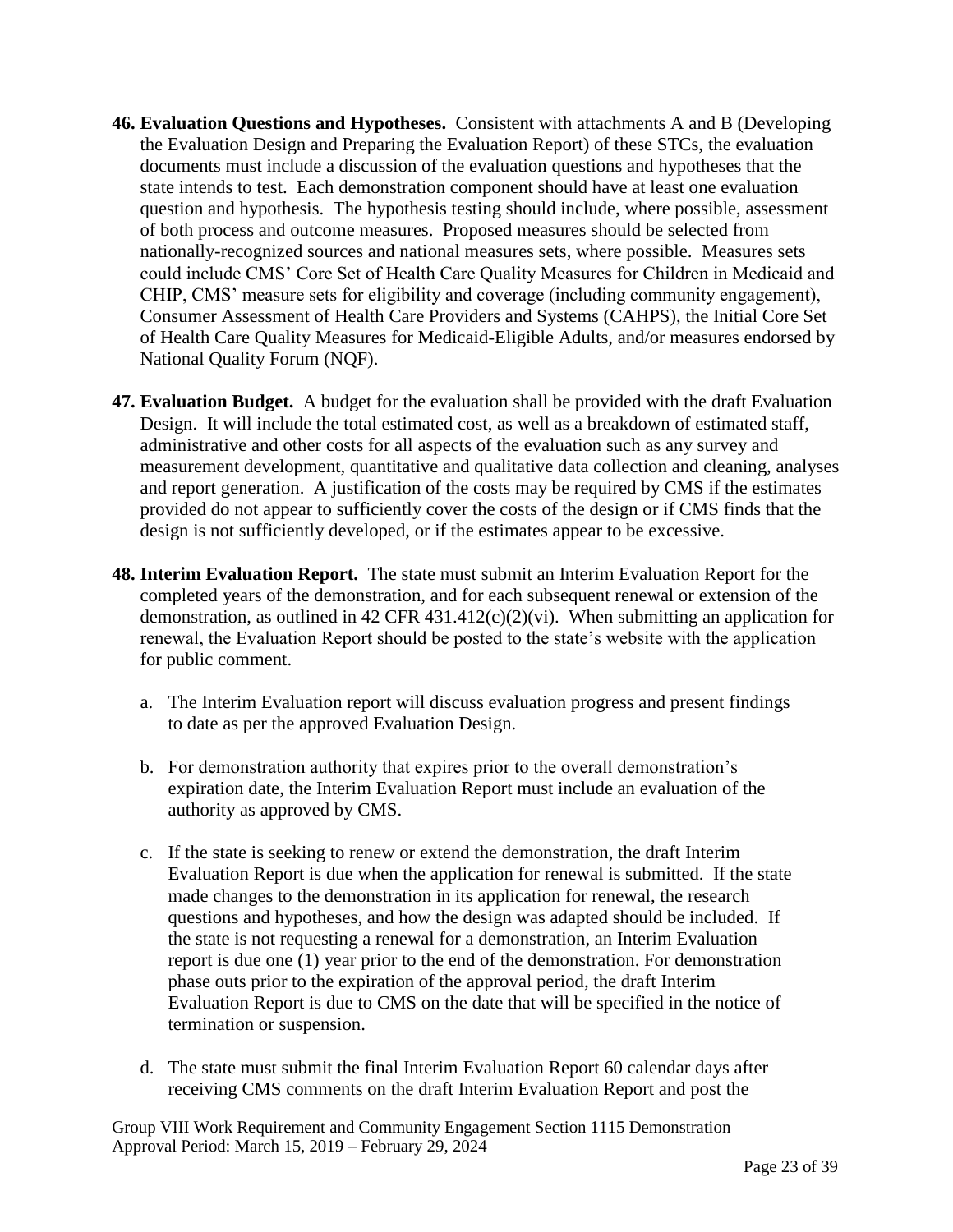document to the state's website.

- e. The Interim Evaluation Report must comply with attachment B (Preparing the Evaluation Report) of these STCs.
- **49. Summative Evaluation Report.** The draft Summative Evaluation Report must be developed in accordance with attachment B (Preparing the Evaluation Report) of these STCs. The state must submit a draft Summative Evaluation Report for the demonstration's current approval period within 18 months of the end of the approval period represented by these STCs. The Summative Evaluation Report must include the information in the approved Evaluation Design.
	- a. Unless otherwise agreed upon in writing by CMS, the state shall submit the final Summative Evaluation Report within 60 calendar days of receiving comments from CMS on the draft.
	- b. The final Summative Evaluation Report must be posted to the state's Medicaid website within 30 calendar days of approval by CMS.
- **50. Corrective Action Plan Related to Evaluation.** If evaluation findings indicate that demonstration features are not likely to assist in promoting the objectives of Medicaid, CMS reserves the right to require the state to submit a corrective action plan to CMS for approval. These discussions may also occur as part of a renewal process when associated with the state's Interim Evaluation Report. This may be an interim step to withdrawing waivers or expenditure authorities, as outlined in STC 11.
- **51. State Presentations for CMS**. CMS reserves the right to request that the state present and participate in a discussion with CMS on the Evaluation Design, the Interim Evaluation Report, and/or the Summative Evaluation Report.
- **52. Public Access**. The state shall post the final documents (e.g., Monitoring Reports, Close-Out Report, approved Evaluation Design, Interim Evaluation Report, and Summative Evaluation Report) on the state's Medicaid website within 30 calendar days of approval by CMS.
- **53. Additional Publications and Presentations.** For a period of twelve (12) months following CMS approval of the final reports, CMS will be notified prior to presentation of these reports or their findings, including in related publications (including, for example, journal articles), by the state, contractor, or any other third party directly connected to the demonstration over which the state has control. Prior to release of these reports, articles or other publications, CMS will be provided a copy including any associated press materials. CMS will be given ten (10) business days to review and comment on publications before they are released. CMS may choose to decline to comment or review some or all of these notifications and reviews. This requirement does not apply to the release or presentation of these materials to state or local government officials.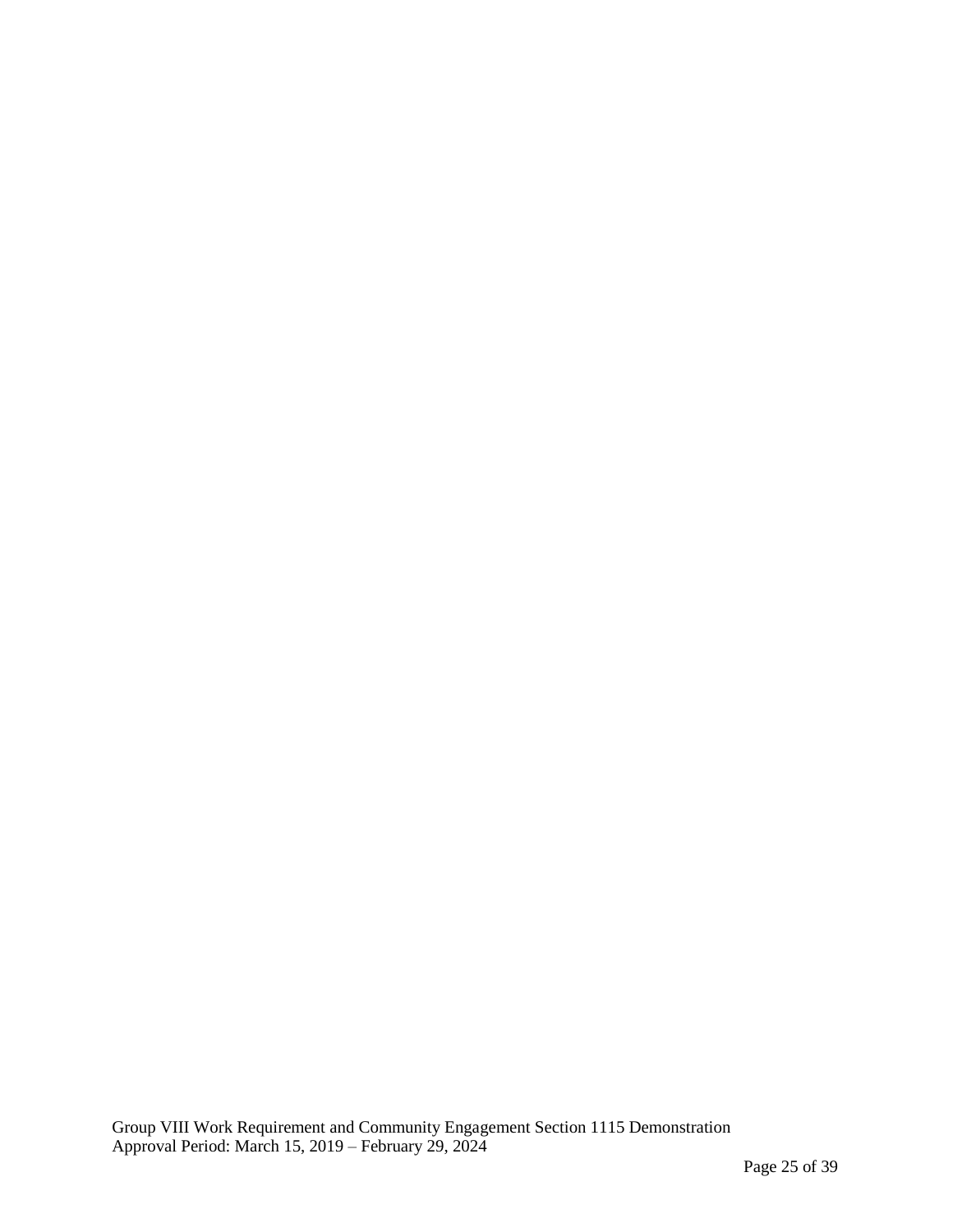#### **Attachment A Developing the Evaluation Design**

#### **Introduction**

For states that are testing new approaches and flexibilities in their Medicaid programs through section 1115 demonstrations, evaluations are crucial to understand and disseminate what is or is not working and why. The evaluations of new initiatives seek to produce new knowledge and direction for programs and inform Medicaid policy for the future. While a narrative about what happened during a demonstration provides important information, the principal focus of the evaluation of a section 1115 demonstration should be obtaining and analyzing data on the process (e.g., whether the demonstration is being implemented as intended), outcomes (e.g., whether the demonstration is having the intended effects on the target population), and impacts of the demonstration (e.g., whether the outcomes observed in the targeted population differ from outcomes in similar populations not affected by the demonstration). Both state and federal governments need rigorous quantitative and qualitative evidence to inform policy decisions.

#### **Expectations for Evaluation Designs**

All states with Medicaid section 1115 demonstrations are required to conduct an evaluation, and the Evaluation Design is the roadmap for conducting the evaluation. The roadmap begins with the stated goals for the demonstration followed by the measurable evaluation questions and quantifiable hypotheses, all to support a determination of the extent to which the demonstration has achieved its goals. When conducting analyses and developing the evaluation reports, every effort should be made to follow the approved methodology. However, the state may request, and CMS may agree to, changes in the methodology in appropriate circumstances.

The format for the Evaluation Design is as follows:

- A. General Background Information;
- B. Evaluation Questions and Hypotheses;
- C. Methodology;
- D. Methodological Limitations;
- E. Attachments.

#### **Submission Timelines**

There is a specified timeline for the state's submission of Evaluation Design and Reports. (The graphic below depicts an example of this timeline). In addition, the state should be aware that section 1115 evaluation documents are public records. The state is required to publish the Evaluation Design to the state's website within 30 days of CMS approval, as per 42 CFR 431.424(e). CMS will also publish a copy to the Medicaid.gov website.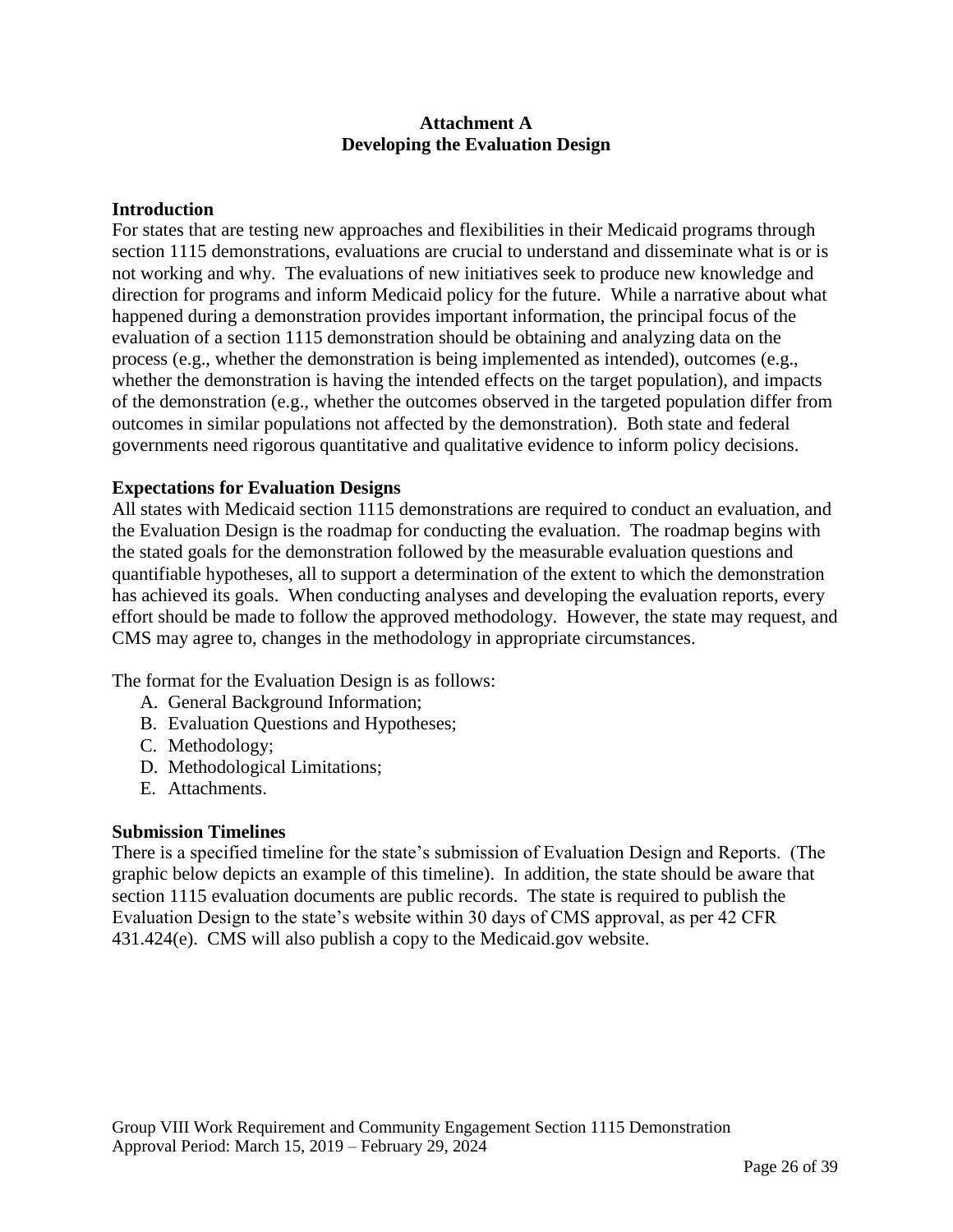

## **Required Core Components of All Evaluation Designs**

The Evaluation Design sets the stage for the Interim and Summative Evaluation Reports. It is important that the Evaluation Design explain the goals and objectives of the demonstration, the hypotheses related to the demonstration, and the methodology (and limitations) for the evaluation. A copy of the state's Driver Diagram (described in more detail in paragraph B2 below) should be included with an explanation of the depicted information.

- **A. General Background Information** In this section, the state should include basic information about the demonstration, such as:
	- 1) The issue/s that the state is trying to address with its section 1115 demonstration and/or expenditure authorities, the potential magnitude of the issue/s, and why the state selected this course of action to address the issue/s (e.g., a narrative on why the state submitted an 1115 demonstration proposal).
	- 2) The name of the demonstration, approval date of the demonstration, and period of time covered by the evaluation;
	- 3) A brief description of the demonstration and history of the implementation, and whether the draft Evaluation Design applies to an amendment, extension, renewal, or expansion of, the demonstration;
	- 4) For renewals, amendments, and major operational changes: A description of any changes to the demonstration during the approval period; the primary reason or reasons for the change; and how the Evaluation Design was altered or augmented to address these changes.
	- 5) Describe the population groups impacted by the demonstration.
- **B. Evaluation Questions and Hypotheses**  In this section, the state should:
	- 1) Describe how the state's demonstration goals are translated into quantifiable targets for improvement, so that the performance of the demonstration in achieving these targets could be measured.
	- 2) Include a Driver Diagram to visually aid readers in understanding the rationale behind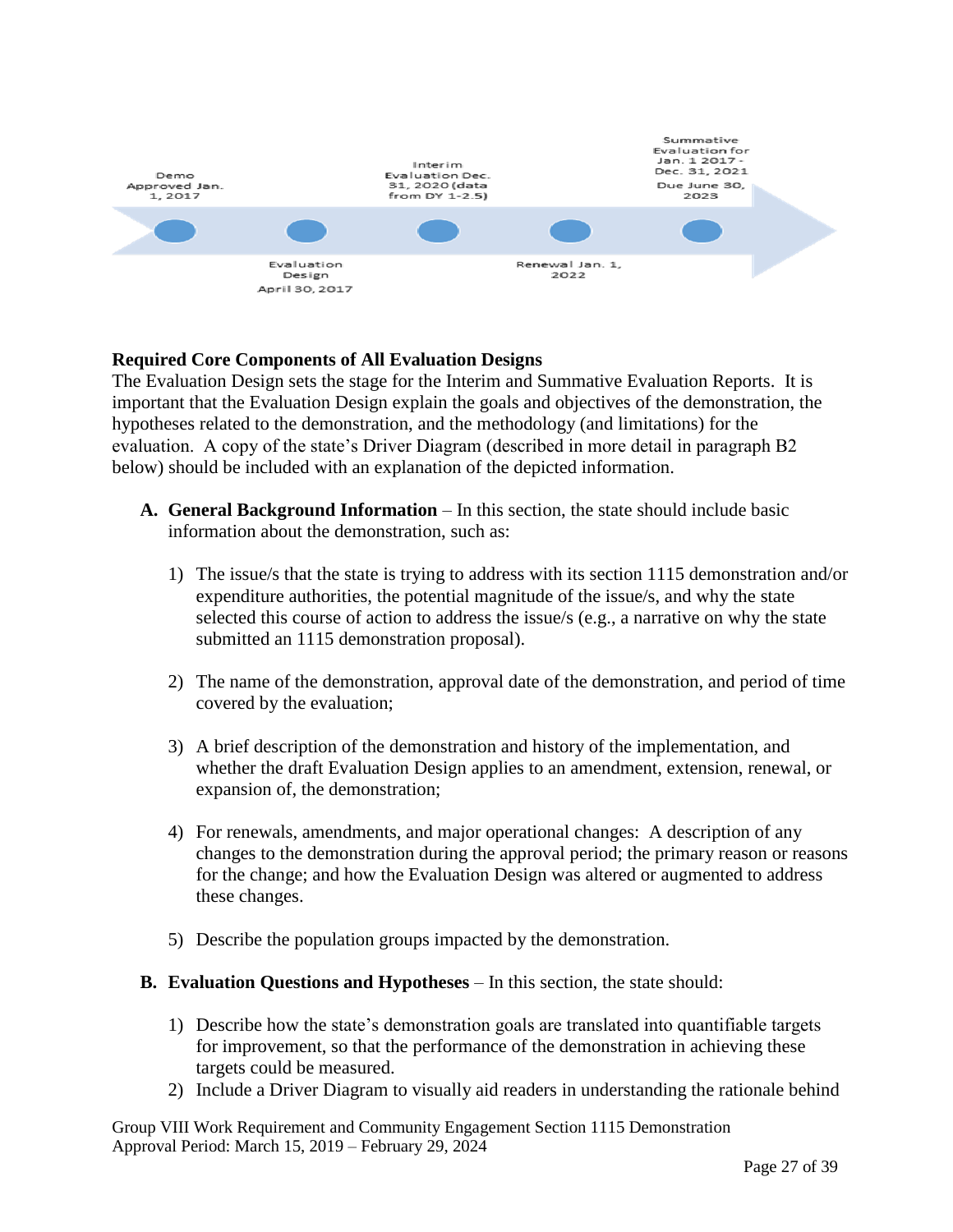the cause and effect of the variants behind the demonstration features and intended outcomes. A driver diagram is a particularly effective modeling tool when working to improve health and health care through specific interventions. The diagram includes information about the goal of the demonstration, and the features of the demonstration. A driver diagram depicts the relationship between the aim, the primary drivers that contribute directly to achieving the aim, and the secondary drivers that are necessary to achieve the primary drivers for the demonstration. For an example and more information on driver diagrams:

[https://innovation.cms.gov/files/x/hciatwoaimsdrvrs.pdf.](https://innovation.cms.gov/files/x/hciatwoaimsdrvrs.pdf)

- 3) Identify the state's hypotheses about the outcomes of the demonstration:
	- a. Discuss how the evaluation questions align with the hypotheses and the goals of the demonstration;
	- b. Address how the research questions / hypotheses of this demonstration promote the objectives of Titles XIX and/or XXI.
- **C. Methodology –** In this section, the state is to describe in detail the proposed research methodology. The focus is on showing that the evaluation meets the prevailing standards of scientific and academic rigor, and the results are statistically valid and reliable, and that where appropriate it builds upon other published research (use references). This section provides the evidence that the demonstration evaluation will use the best available data; reports on, controls for, and makes appropriate adjustments for the limitations of the data and their effects on results; and discusses the generalizability of results. This section should provide enough transparency to explain what will be measured and how. Specifically, this section establishes:
	- 1) *Evaluation Design –* Provide information on how the evaluation will be designed. For example, will the evaluation utilize a pre/post comparison? A post-only assessment? Will a comparison group be included?
	- 2) *Target and Comparison Populations* Describe the characteristics of the target and comparison populations, to include the inclusion and exclusion criteria. Include information about the level of analysis (beneficiary, provider, or program level), and if populations will be stratified into subgroups. Additionally discuss the sampling methodology for the populations, as well as support that a statistically reliable sample size is available.
	- 3) *Evaluation Period –* Describe the time periods for which data will be included.
	- 4) *Evaluation Measures –* List all measures that will be calculated to evaluate the demonstration. Include the measure stewards (i.e., the organization(s) responsible for the evaluation data elements/sets by "owning", defining, validating; securing; and submitting for endorsement, etc.) Include numerator and denominator information. Additional items to ensure:
		- a. The measures contain assessments of both process and outcomes to evaluate the effects of the demonstration during the period of approval.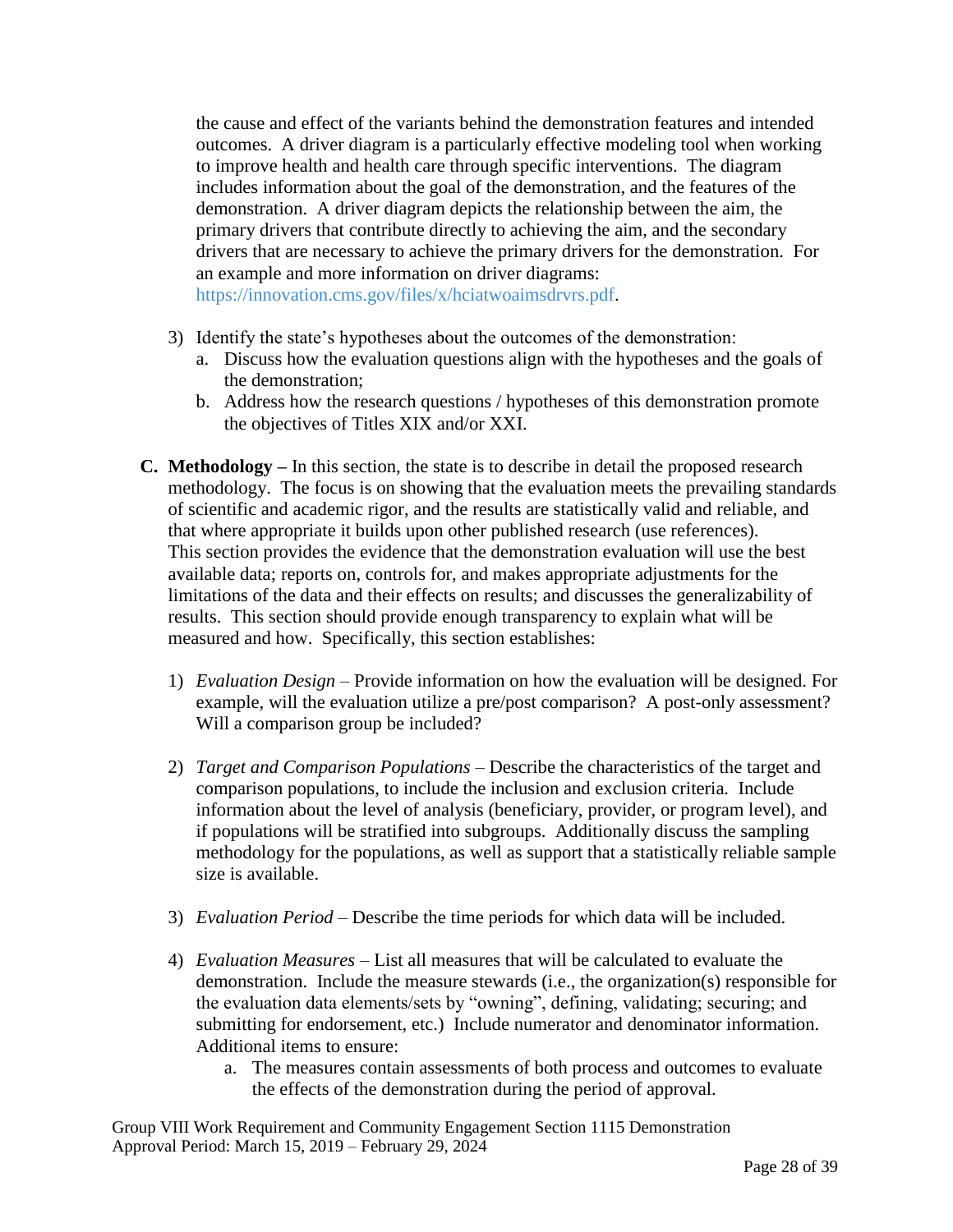- b. Qualitative analysis methods may be used, and must be described in detail.
- c. Benchmarking and comparisons to national and state standards, should be used, where appropriate.
- d. Proposed health measures could include CMS's Core Set of Health Care Quality Measures for Children in Medicaid and CHIP, Consumer Assessment of Health Care Providers and Systems (CAHPS), the Initial Core Set of Health Care Quality Measures for Medicaid-Eligible Adults and/or measures endorsed by National Quality Forum (NQF).
- e. Proposed performance metrics can be selected from nationally recognized metrics, for example from sets developed by the Center for Medicare and Medicaid Innovation or for meaningful use under Health Information Technology (HIT).
- f. Among considerations in selecting the metrics shall be opportunities identified by the state for improving quality of care and health outcomes, and controlling cost of care.
- 5) *Data Sources –* Explain where the data will be obtained, and efforts to validate and clean the data. Discuss the quality and limitations of the data sources.

If primary data (data collected specifically for the evaluation) – The methods by which the data will be collected, the source of the proposed question/responses, the frequency and timing of data collection, and the method of data collection. (Copies of any proposed surveys must be reviewed with CMS for approval before implementation).

- 6) *Analytic Methods –* This section includes the details of the selected quantitative and/or qualitative measures to adequately assess the effectiveness of the demonstration. This section should:
	- a. Identify the specific statistical testing which will be undertaken for each measure (e.g., t-tests, chi-square, odds ratio, ANOVA, regression). Table A is an example of how the state might want to articulate the analytic methods for each research question and measure.
	- b. Explain how the state will isolate the effects of the demonstration (from other initiatives occurring in the state at the same time) through the use of comparison groups.
	- c. A discussion of how propensity score matching and difference in differences design may be used to adjust for differences in comparison populations over time (if applicable).
- d. The application of sensitivity analyses, as appropriate, should be considered.
- 7) *Other Additions*  The state may provide any other information pertinent to the Evaluation Design of the demonstration.

## 1. **Table A. Example Design Table for the Evaluation of the Demonstration**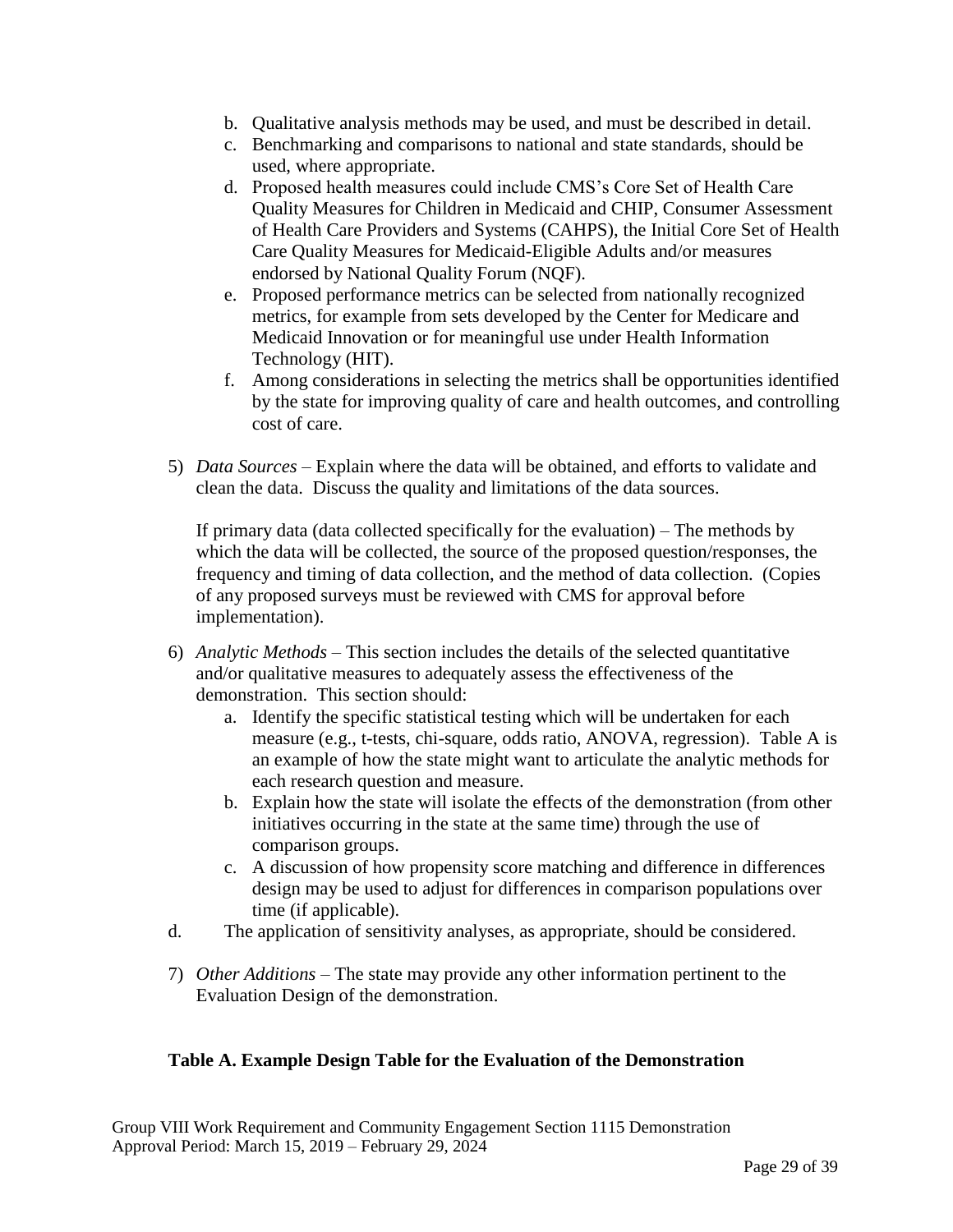| Research<br>Question    | Outcome<br>measures used to<br>address the<br>research<br>question | Sample or population<br>subgroups to be<br>compared                                                                        | Data Sources                                                     | Analytic<br>Methods                                 |  |  |  |
|-------------------------|--------------------------------------------------------------------|----------------------------------------------------------------------------------------------------------------------------|------------------------------------------------------------------|-----------------------------------------------------|--|--|--|
| <b>Hypothesis 1</b>     |                                                                    |                                                                                                                            |                                                                  |                                                     |  |  |  |
| Research<br>question 1a | -Measure 1<br>-Measure 2<br>-Measure 3                             | -Sample e.g. All<br>attributed Medicaid<br>beneficiaries<br>-Beneficiaries with<br>diabetes diagnosis                      | -Medicaid fee-<br>for-service and<br>encounter claims<br>records | -Interrupted<br>time series                         |  |  |  |
| Research<br>question 1b | -Measure 1<br>-Measure 2<br>-Measure 3<br>-Measure 4               | -sample, e.g., PPS<br>patients who meet<br>survey selection<br>requirements (used<br>services within the<br>last 6 months) | -Patient survey                                                  | Descriptive<br>statistics                           |  |  |  |
| <b>Hypothesis 2</b>     |                                                                    |                                                                                                                            |                                                                  |                                                     |  |  |  |
| Research<br>question 2a | -Measure 1<br>-Measure 2                                           | -Sample, e.g., PPS<br>administrators                                                                                       | -Key informants                                                  | Qualitative<br>analysis of<br>interview<br>material |  |  |  |

- **D. Methodological Limitations –** This section provides detailed information on the limitations of the evaluation. This could include the design, the data sources or collection process, or analytic methods. The state should also identify any efforts to minimize the limitations. Additionally, this section should include any information about features of the demonstration that effectively present methodological constraints that the state would like CMS to take into consideration in its review.
- **E. Special Methodological Considerations**  CMS recognizes that there may be certain instances where a state cannot meet the rigor of an evaluation as expected by CMS. In these instances, the state should document for CMS why it is not able to incorporate key components of a rigorous evaluation, including comparison groups and baseline data analyses. Examples of considerations include when the demonstration is considered successful without issues or concerns that would require more regular reporting, such as:
	- a. Operating smoothly without administrative changes; and
	- b. No or minimal appeals and grievances; and
	- c. No state issues with CMS-64 reporting or budget neutrality; and
	- d. No Corrective Action Plans (CAP) for the demonstration.

## **F. Attachments**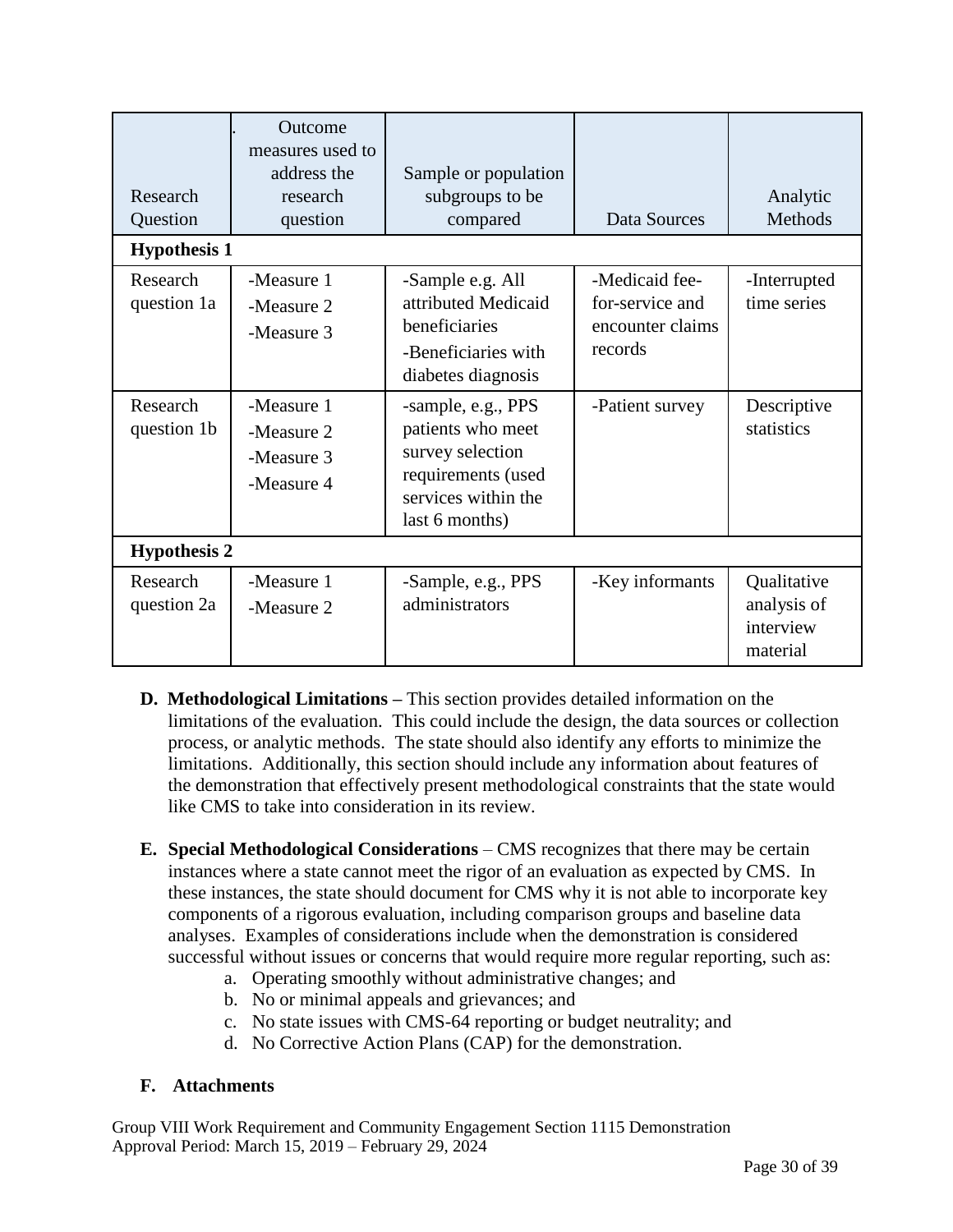- **1) Independent Evaluator.** This includes a discussion of the state's process for obtaining an independent entity to conduct the evaluation, including a description of the qualifications that the selected entity must possess, and how the state will assure no conflict of interest. Explain how the state will assure that the Independent Evaluator will conduct a fair and impartial evaluation, prepare an objective Evaluation Report, and that there would be no conflict of interest. The evaluation design should include a "No Conflict of Interest" statement signed by the independent evaluator.
- **2) Evaluation Budget.** A budget for implementing the evaluation shall be provided with the draft Evaluation Design. It will include the total estimated cost, as well as a breakdown of estimated staff, administrative, and other costs for all aspects of the evaluation. Examples include, but are not limited to: the development of all survey and measurement instruments; quantitative and qualitative data collection; data cleaning and analyses; and reports generation. A justification of the costs may be required by CMS if the estimates provided do not appear to sufficiently cover the costs of the draft Evaluation Design or if CMS finds that the draft Evaluation Design is not sufficiently developed.
- **3) Timeline and Major Milestones.** Describe the timeline for conducting the various evaluation activities, including dates for evaluation-related milestones, including those related to procurement of an outside contractor, if applicable, and deliverables. The Final Evaluation Design shall incorporate an Interim and Summative Evaluation. Pursuant to 42 CFR 431.424 $(c)(v)$ , this timeline should also include the date by which the Final Summative Evaluation report is due.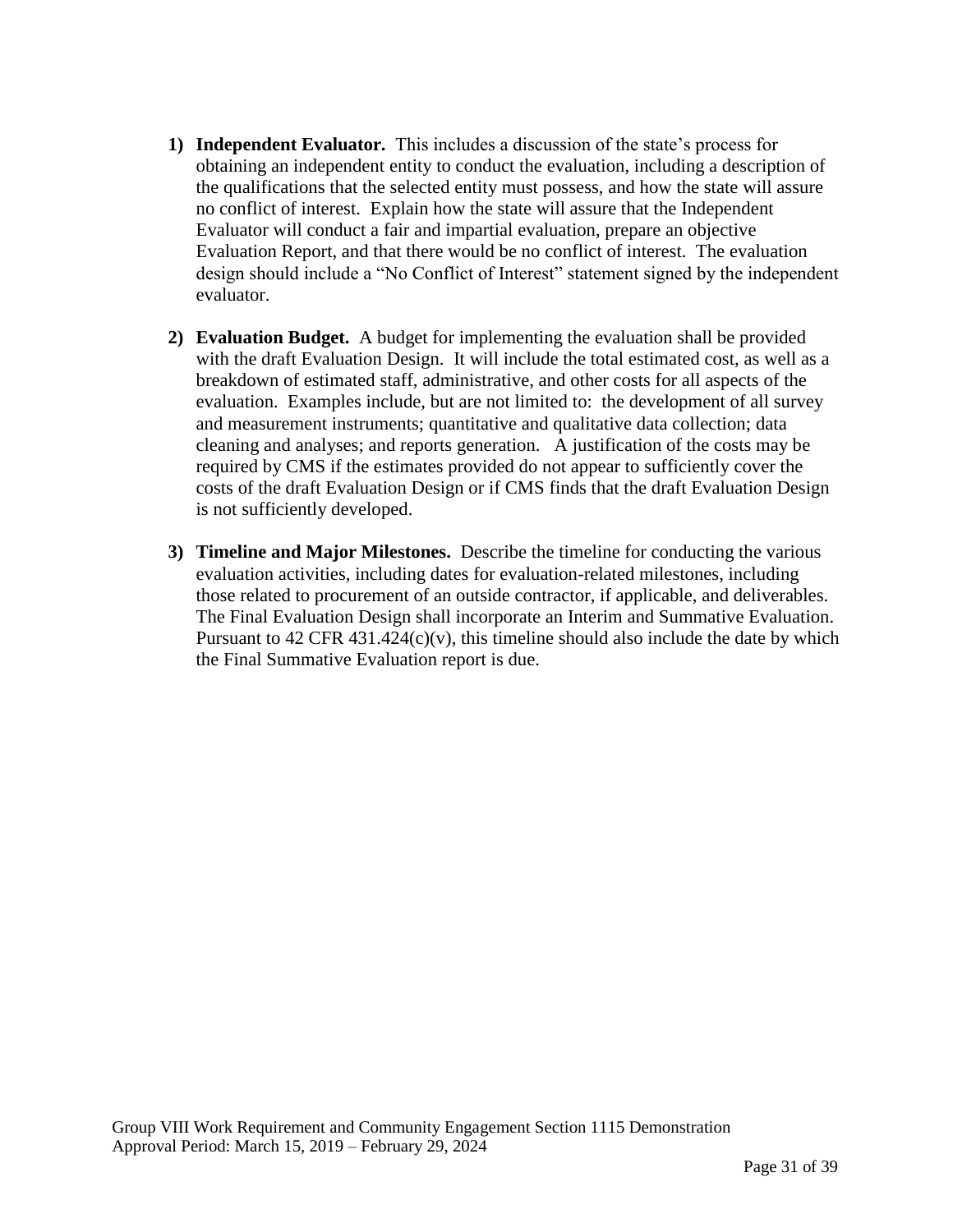#### **Attachment B Preparing the Evaluation Report**

#### **Introduction**

For states that are testing new approaches and flexibilities in their Medicaid programs through section 1115 demonstrations, evaluations are crucial to understand and disseminate what is or is not working and why. The evaluations of new initiatives seek to produce new knowledge and direction for programs and inform Medicaid policy for the future. While a narrative about what happened during a demonstration provides important information, the principal focus of the evaluation of a section 1115 demonstration should be obtaining and analyzing data on the process (e.g., whether the demonstration is being implemented as intended), outcomes (e.g., whether the demonstration is having the intended effects on the target population), and impacts of the demonstration (e.g., whether the outcomes observed in the targeted population differ from outcomes in similar populations not affected by the demonstration). Both state and federal governments need improved quantitative and qualitative evidence to inform policy decisions.

#### **Expectations for Evaluation Reports**

Medicaid section 1115 demonstrations are required to conduct an evaluation that is valid (the extent to which the evaluation measures what it is intended to measure), and reliable (the extent to which the evaluation could produce the same results when used repeatedly). To this end, the already approved Evaluation Design is a map that begins with the demonstration goals, then transitions to the evaluation questions, and to the specific hypotheses, which will be used to investigate whether the demonstration has achieved its goals. States should have a wellstructured analysis plan for their evaluation. With the following kind of information, states and CMS are best poised to inform and shape Medicaid policy in order to improve the health and welfare of Medicaid beneficiaries for decades to come. When conducting analyses and developing the evaluation reports, every effort should be made to follow the approved methodology. However, the state may request, and CMS may agree to, changes in the methodology in appropriate circumstances. When submitting an application for renewal, the interim evaluation report should be posted on the state's website with the application for public comment. Additionally, the interim evaluation report must be included in its entirety with the application submitted to CMS.

#### **Intent of this Attachment**

Title XIX of the Social Security Act (the Act) requires an evaluation of every section 1115 demonstration. In order to fulfill this requirement, the state's submission must provide a comprehensive written presentation of all key components of the demonstration, and include all required elements specified in the approved Evaluation Design. This Attachment is intended to assist states with organizing the required information in a standardized format and understanding the criteria that CMS will use in reviewing the submitted Interim and Summative Evaluation Reports.

The format for the Interim and Summative Evaluation reports is as follows:

- A. Executive Summary;
- B. General Background Information;
- C. Evaluation Questions and Hypotheses;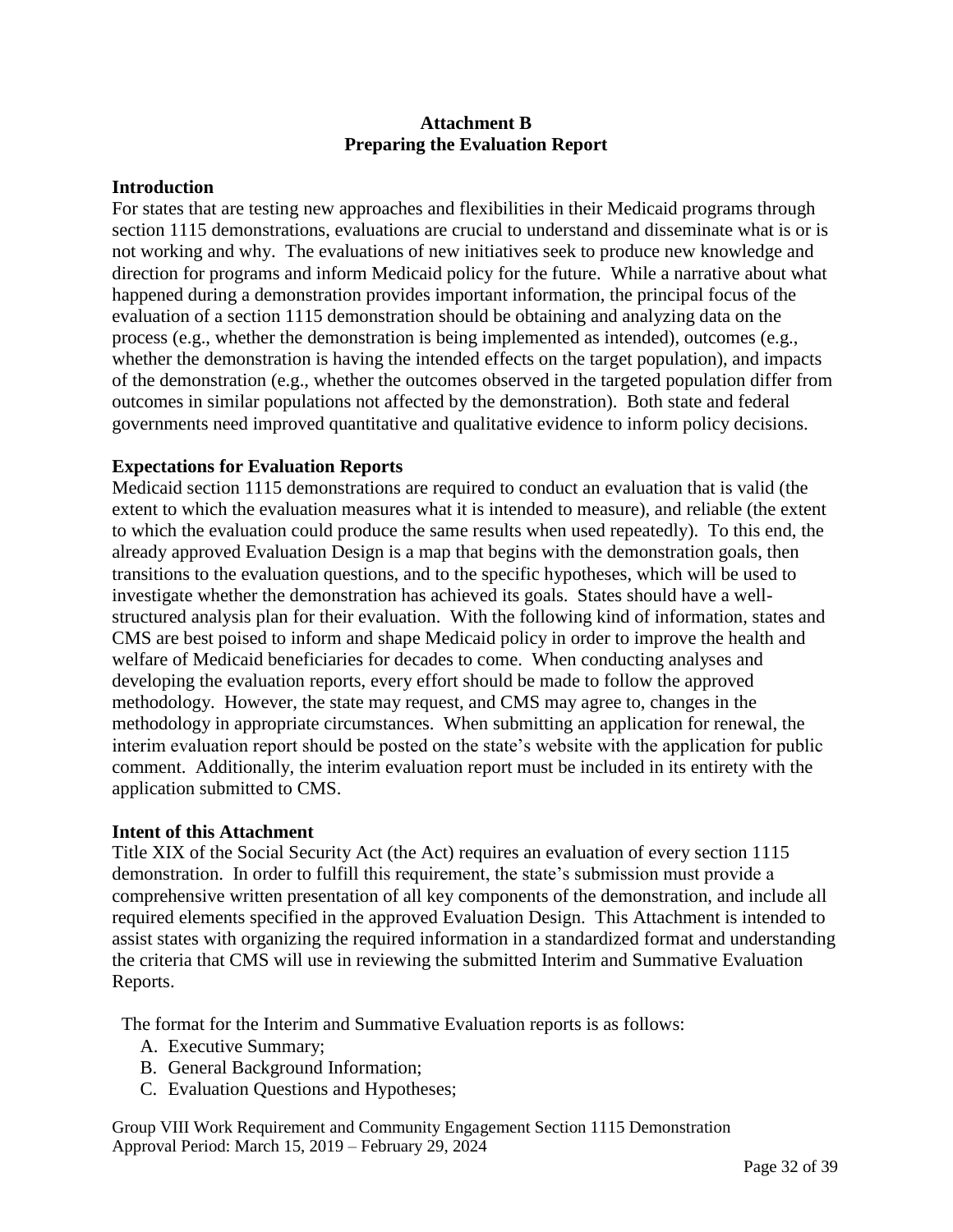- D. Methodology;
- E. Methodological Limitations;
- F. Results;
- G. Conclusions;
- H. Interpretations, and Policy Implications and Interactions with Other State Initiatives;
- I. Lessons Learned and Recommendations; and
- J. Attachment(s).

## **Submission Timelines**

There is a specified timeline for the state's submission of Evaluation Designs and Evaluation Reports. These dates are specified in the demonstration Special Terms and Conditions (STCs). (The graphic below depicts an example of this timeline). In addition, the state should be aware that section 1115 evaluation documents are public records. In order to assure the dissemination of the evaluation findings, lessons learned, and recommendations, the state is required to publish the evaluation design and reports to the state's website within 30 days of CMS approval, as per 42 CFR 431.424(d). CMS will also publish a copy to the Medicaid.gov website.



## **Required Core Components of Interim and Summative Evaluation Reports**

The section 1115 Evaluation Report presents the research about the section 1115 Demonstration. It is important that the report incorporate a discussion about the structure of the Evaluation Design to explain the goals and objectives of the demonstration, the hypotheses related to the demonstration, and the methodology for the evaluation. A copy of the state's Driver Diagram (described in the Evaluation Design Attachment) must be included with an explanation of the depicted information. The Evaluation Report should present the relevant data and an interpretation of the findings; assess the outcomes (what worked and what did not work); explain the limitations of the design, data, and analyses; offer recommendations regarding what (in hindsight) the state would further advance, or do differently, and why; and discuss the implications on future Medicaid policy. Therefore, the state's submission must include:

- **A. Executive Summary** A summary of the demonstration, the principal results, interpretations, and recommendations of the evaluation.
- **B. General Background Information about the Demonstration** In this section, the state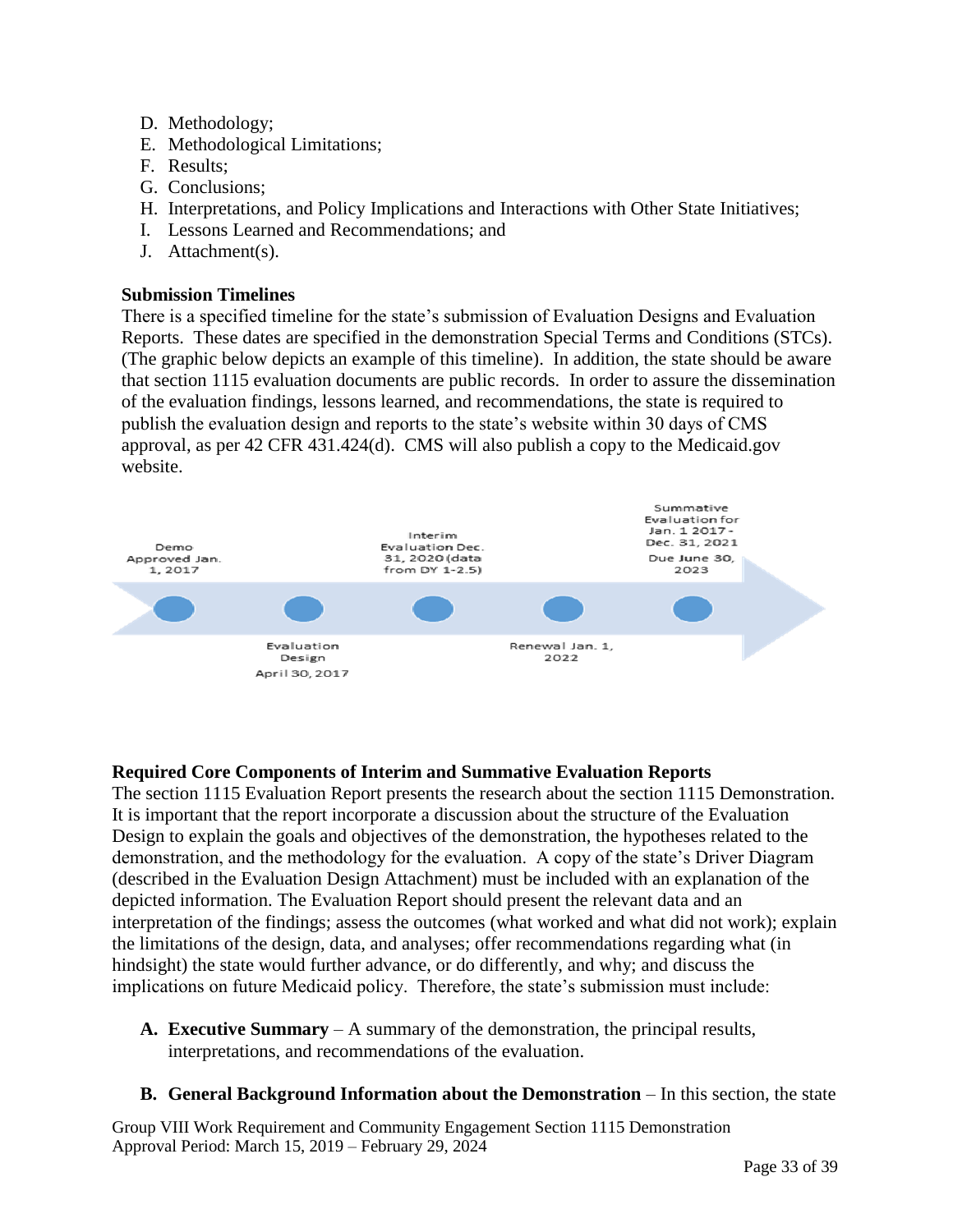should include basic information about the demonstration, such as:

- 1) The issues that the state is trying to address with its section 1115 demonstration and/or expenditure authorities, how the state became aware of the issue, the potential magnitude of the issue, and why the state selected this course of action to address the issues.
- 2) The name of the demonstration, approval date of the demonstration, and period of time covered by the evaluation;
- 3) A brief description of the demonstration and history of the implementation, and if the evaluation is for an amendment, extension, renewal, or expansion of, the demonstration;
- 4) For renewals, amendments, and major operational changes: A description of any changes to the demonstration during the approval period; whether the motivation for change was due to political, economic, and fiscal factors at the state and/or federal level; whether the programmatic changes were implemented to improve beneficiary health, provider/health plan performance, or administrative efficiency; and how the Evaluation Design was altered or augmented to address these changes.
- 5) Describe the population groups impacted by the demonstration.

#### **C. Evaluation Questions and Hypotheses** – In this section, the state should:

- 1) Describe how the state's demonstration goals were translated into quantifiable targets for improvement, so that the performance of the demonstration in achieving these targets could be measured. The inclusion of a Driver Diagram in the Evaluation Report is highly encouraged, as the visual can aid readers in understanding the rationale behind the demonstration features and intended outcomes.
- 2) Identify the state's hypotheses about the outcomes of the demonstration;
	- a. Discuss how the goals of the demonstration align with the evaluation questions and hypotheses;
	- b. Explain how this Evaluation Report builds upon and expands earlier demonstration evaluation findings (if applicable); and
	- c. Address how the research questions / hypotheses of this demonstration promote the objectives of Titles XIX and XXI.
- **D. Methodology**  In this section, the state is to provide an overview of the research that was conducted to evaluate the section 1115 demonstration consistent with the approved Evaluation Design. The evaluation Design should also be included as an attachment to the report. The focus is on showing that the evaluation builds upon other published research (use references), and meets the prevailing standards of scientific and academic rigor, and the results are statistically valid and reliable.

An interim report should provide any available data to date, including both quantitative and qualitative assessments. The Evaluation Design should assure there is appropriate data development and collection in a timely manner to support developing an interim evaluation.

This section provides the evidence that the demonstration evaluation used the best available data and describes why potential alternative data sources were not used; reported on, controlled for, and made appropriate adjustments for the limitations of the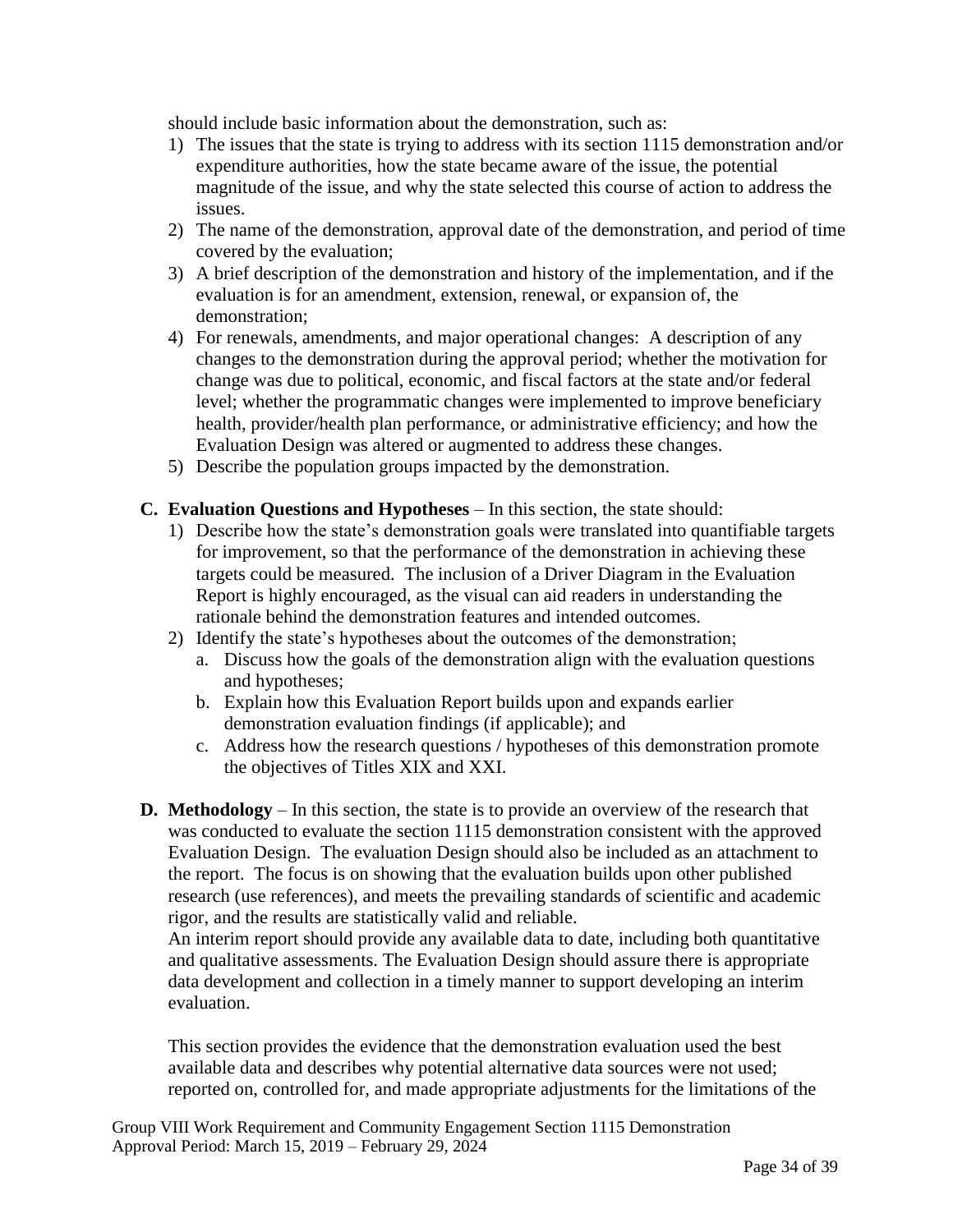data and their effects on results; and discusses the generalizability of results. This section should provide enough transparency to explain what was measured and how. Specifically, this section establishes that the approved Evaluation Design was followed by describing:

- 1) *Evaluation Design* Will the evaluation be an assessment of: pre/post, post-only, with or without comparison groups, etc?
- 2) *Target and Comparison Populations –* Describe the target and comparison populations; include inclusion and exclusion criteria.
- 3) *Evaluation Period –* Describe the time periods for which data will be collected
- 4) *Evaluation Measures* What measures are used to evaluate the demonstration, and who are the measure stewards?
- 5) *Data Sources* Explain where the data will be obtained, and efforts to validate and clean the data.
- 6) *Analytic Methods –* Identify specific statistical testing which will be undertaken for each measure (t-tests, chi-square, odds ratio, ANOVA, regression, etc.).
- 7) *Other Additions*  The state may provide any other information pertinent to the evaluation of the demonstration.

# **E. Methodological Limitations**

This section provides sufficient information for discerning the strengths and weaknesses of the study design, data sources/collection, and analyses.

- **F. Results** In this section, the state presents and uses the quantitative and qualitative data to show to whether and to what degree the evaluation questions and hypotheses of the demonstration were achieved. The findings should visually depict the demonstration results (tables, charts, graphs). This section should include information on the statistical tests conducted.
- **G. Conclusions** In this section, the state will present the conclusions about the evaluation results.
	- 1) In general, did the results show that the demonstration was/was not effective in achieving the goals and objectives established at the beginning of the demonstration?
	- 2) Based on the findings, discuss the outcomes and impacts of the demonstration and identify the opportunities for improvements. Specifically:
		- a. If the state did not fully achieve its intended goals, why not? What could be done in the future that would better enable such an effort to more fully achieve those purposes, aims, objectives, and goals?
- **H. Interpretations, Policy Implications and Interactions with Other State Initiatives –** In this section, the state will discuss the section 1115 demonstration within an overall Medicaid context and long range planning. This should include interrelations of the demonstration with other aspects of the state's Medicaid program, interactions with other Medicaid demonstrations, and other federal awards affecting service delivery, health outcomes and the cost of care under Medicaid. This section provides the state with an opportunity to provide interpretation of the data using evaluative reasoning to make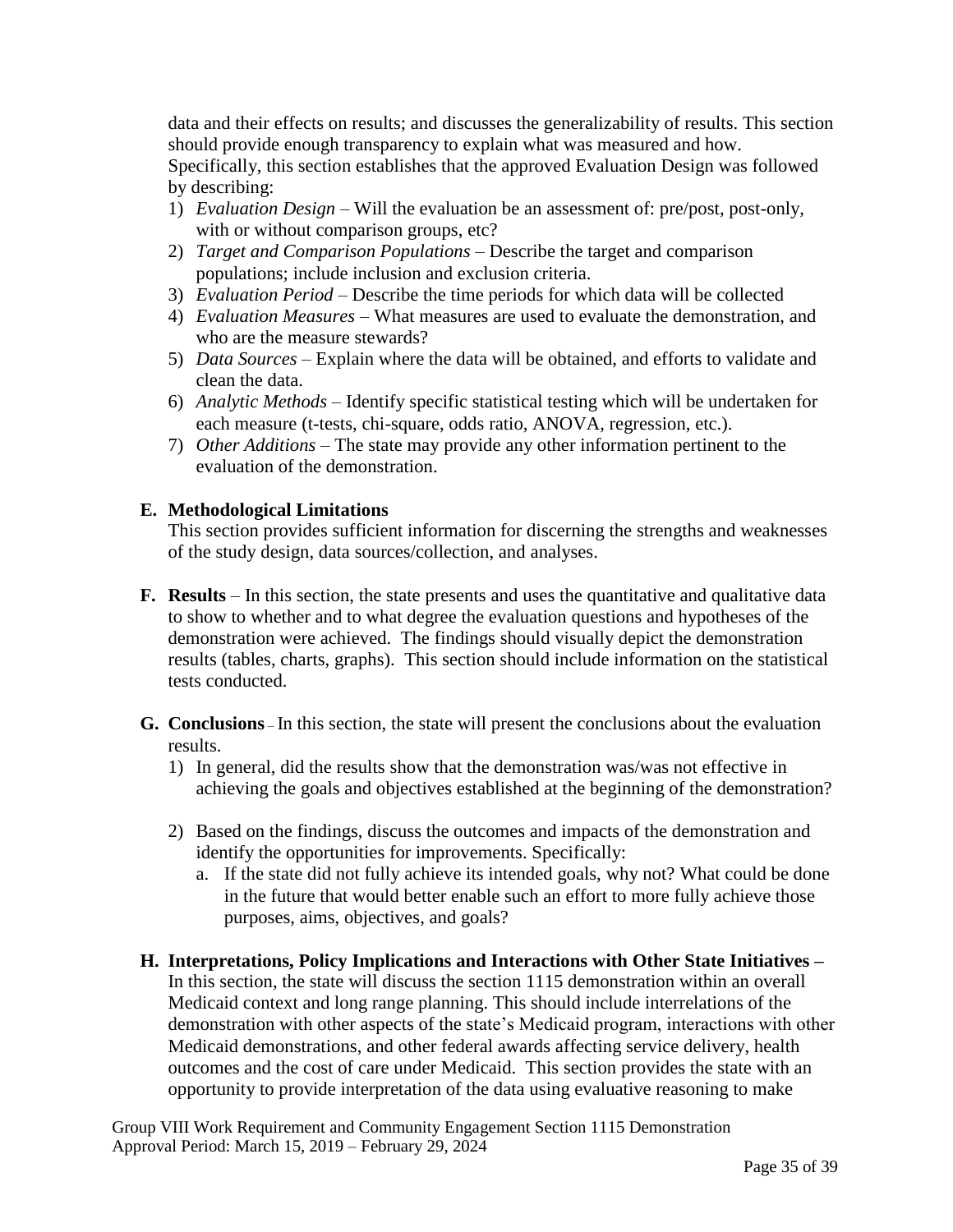judgments about the demonstration. This section should also include a discussion of the implications of the findings at both the state and national levels.

- **I. Lessons Learned and Recommendations** This section of the Evaluation Report involves the transfer of knowledge. Specifically, the "opportunities" for future or revised demonstrations to inform Medicaid policymakers, advocates, and stakeholders is just as significant as identifying current successful strategies. Based on the evaluation results:
	- 1) What lessons were learned as a result of the demonstration?
	- 2) What would you recommend to other states which may be interested in implementing a similar approach?

#### **J. Attachment**

1) Evaluation Design: Provide the CMS-approved Evaluation Design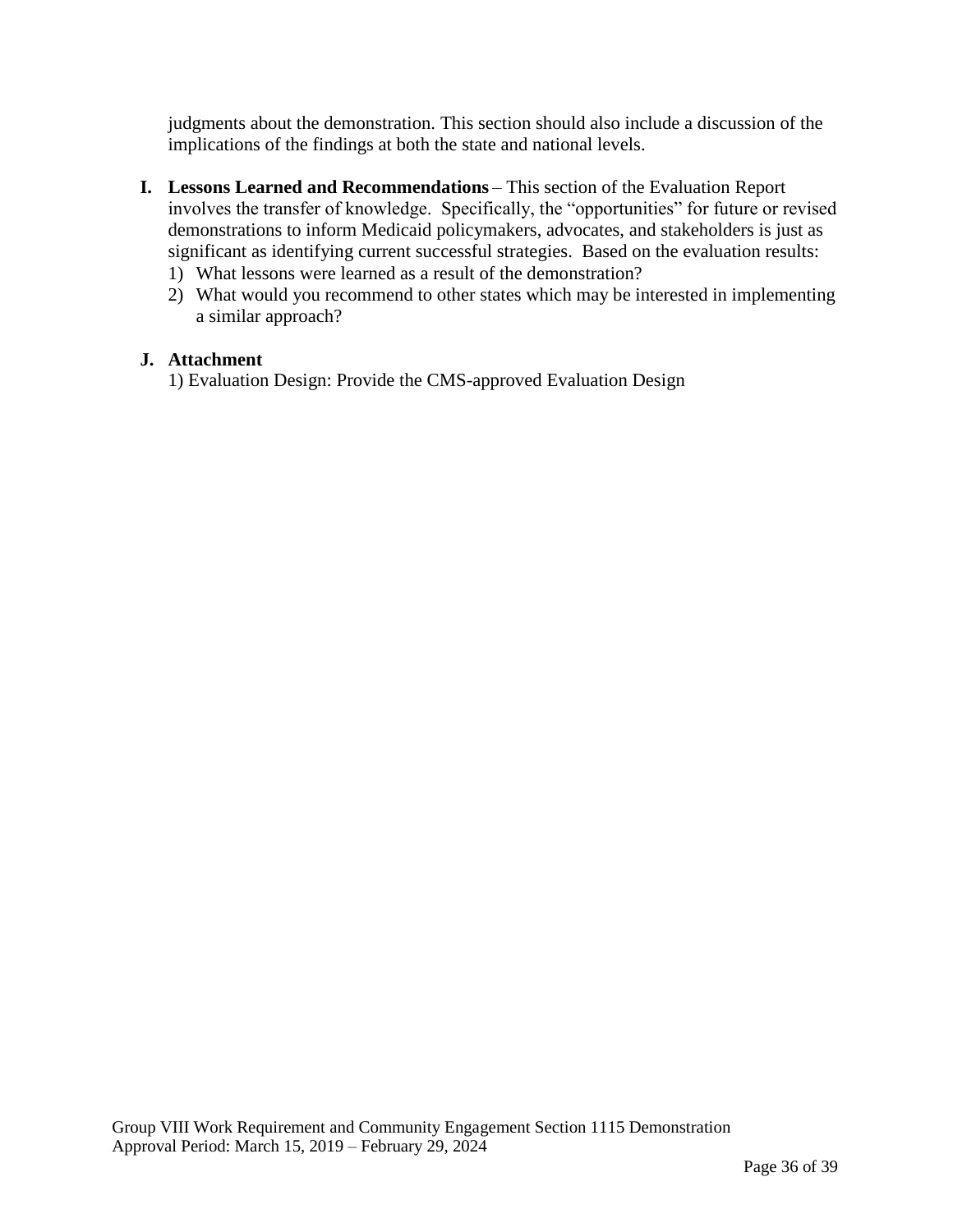**Attachment C: Evaluation Design (reserved)**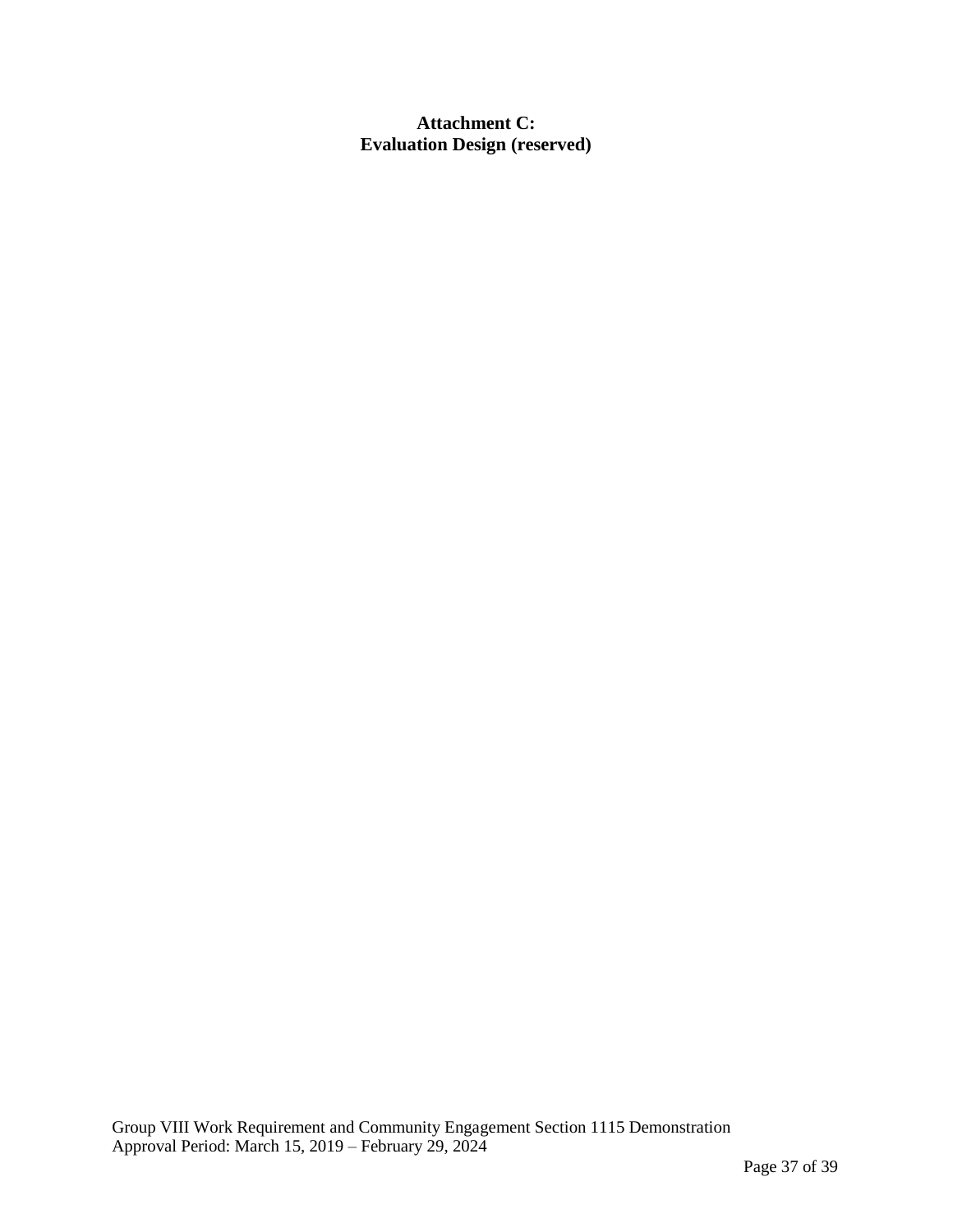**Attachment D: Implementation Plan (reserved)**